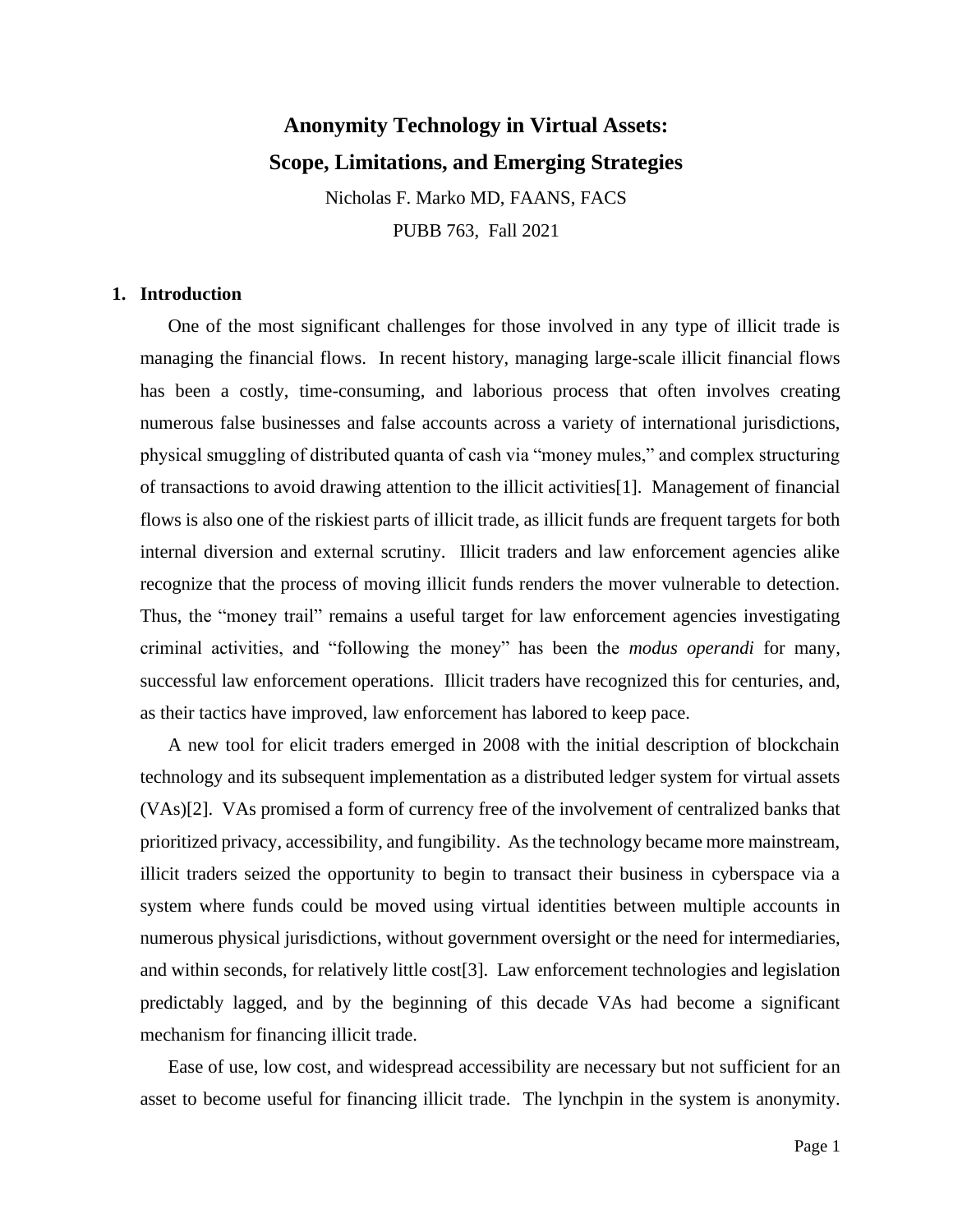Prior to the advent of VAs, no illicit transaction could be truly anonymous, and every transaction created an opportunity for detection and definitive identification for a member of a criminal network. The distinguishing feature of VAs that made them attractive to illicit actors was the apparent ease with which they were able to obfuscate the history of transactions and the identities of the transacting parties. However, as law enforcement tactics and technology began to catch up and as legislation targeted at VAs began to surface, the perception of the anonymity afforded by VAs began to wane. Private contractors for law enforcement surfaced with technologies capable of definitive attribution of VA transactions, and high-profile arrests were made[4]. Never fully deterred, both privacy advocates and illicit actors worked to develop more advanced systems capable of providing true anonymity, and, as authorities react, the long-enduring "cat-and-mouse" game continues.

The focus of this paper is anonymity in virtual assets. This subject is at the core of understanding the present and future of illicit financial flows, and thus it is essential knowledge for anyone studying or working to disrupt illicit trade. Specifically, this paper focuses on the evolution of the technologies that allow VAs to become pseudonymous or anonymous, the current limitations of these technologies, and the emerging trends that are moving the needle towards truly anonymous VA transactions. The discussion will be in four parts. The first section will present a brief background that includes definitions of relevant terminologies and necessary fundamental technical information on the core technologies associated with VAs. The second section will discuss the technical basis of limitations to anonymity associated with today's most popular and most prevalent VAs. The third section will illustrate strategies currently employed by both privacy advocates and illicit actors to improve anonymity and to thwart attempts at attribution of transactions with current VAs. The final section will focus on the next generation of anonymity-enhanced VAs, describing the technical approaches through which they attempt to address the inherent limitations of current VAs and the degree to which these may still be susceptible to attribution.

This paper focuses specifically on the technologies that provide pseudonymity and anonymity to the users of VAs. It is not intended as a comprehensive discussion of law enforcement tactics against illicit trade using VAs, nor does it discuss the current or future status of legislative efforts designed to regulate or constrain the scope of VA anonymity. Each of these topics could merit a similarly-comprehensive discussion on its own, and so we have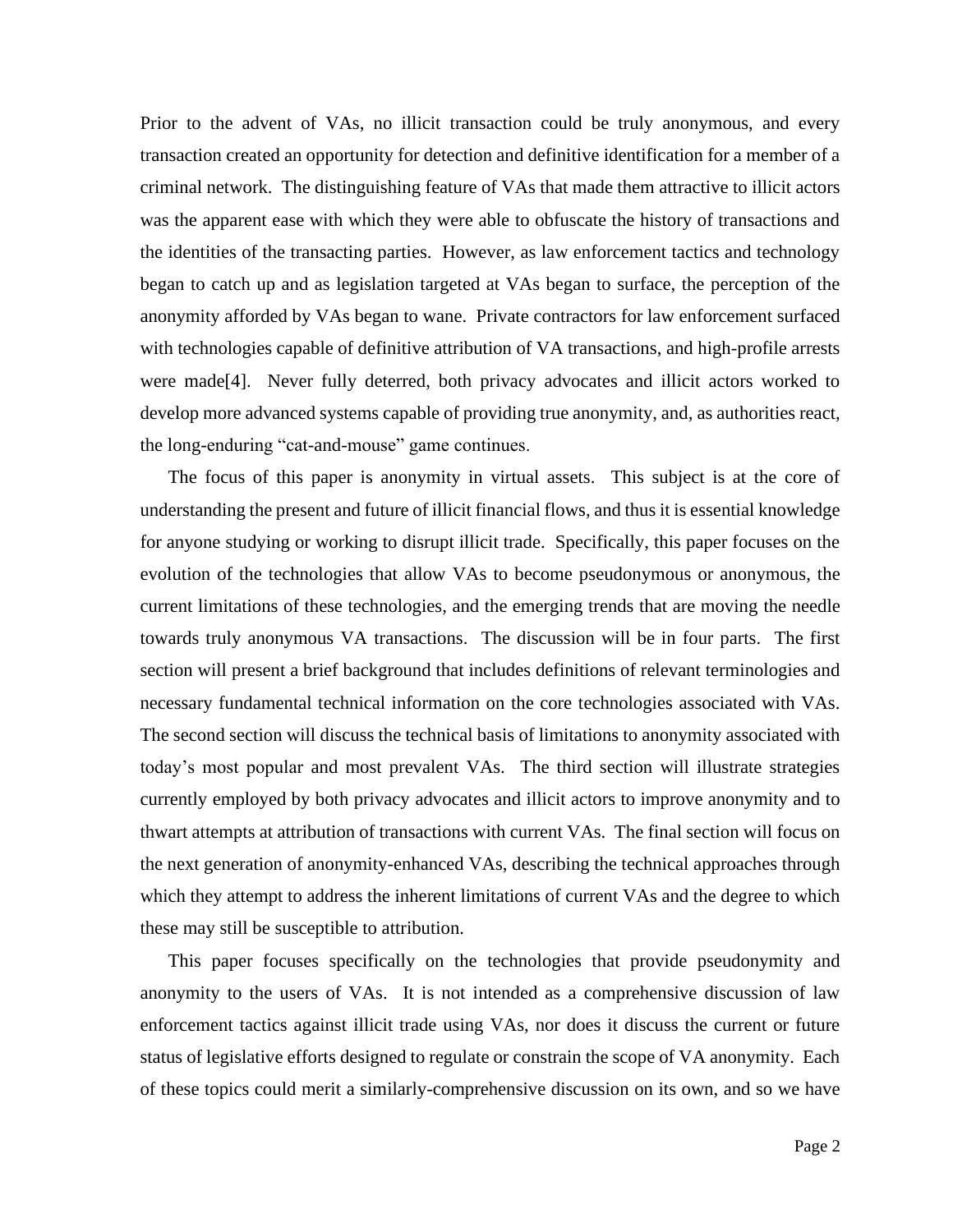chosen to keep these outside the scope of this analysis. Ultimately, the goal of this discussion is to give readers a fundamental understanding of the technological drivers of anonymity in VAs and VA transactions, the limits and vulnerabilities of these technologies, and the strategies that have emerged to mitigate these limitations.

# **2. Definitions and Background**

- **2.1. Virtual Assets**. A virtual asset (VA) is defined by the Financial Asset Task Force (FATF) as, "any digital representation of value that can be digitally traded, transferred or used for payment. It does not include the digital representation of fiat currencies.[5]" Virtual assets include, but are not limited to, cryptocurrencies.
- **2.2. Virtual Asset Service Provider.** FATF considers a virtual asset service provider (VASP) to be any person or business who conducts any of the following activities:
	- a) exchange between virtual assets and fiat currencies
	- b) exchange between one or more forms of virtual assets
	- c) transfer of virtual assets
	- d) safekeeping and/or administration of virtual assets or instruments enabling control over virtual assets
	- e) participation in and provision of financial services related to an issuer's offer and/or sale of a virtual asset[5]
- **2.3. Distributed Ledgers.** A ledger is a database of financial transactions. There is only one copy of a traditional ledger (as in a personal bank account), while there are multiple copies of a *distributed ledger.* A distributed ledger accessible only to its owners is said to be private*,* whereas a ledger that can be accessed by anyone is public. In practice, most distributed ledgers are public. All copies of a distributed ledger are maintained in an identical state through a process of consensus. If participation in this process is limited to a selected number of trusted agents, then the distributed ledger is considered to be *permissioned*. Conversely, the consensus process for an *unpermissioned* ledger is open to everyone, and therefore it has no single owner[6]. Most current virtual assets use some type of public, unpermissioned, distributed ledger.
- **2.4. Blockchain.** In a continuous ledger, transaction entries are added sequentially as they occur. In a blockchain ledger, a group of entries are simultaneously added as a "block."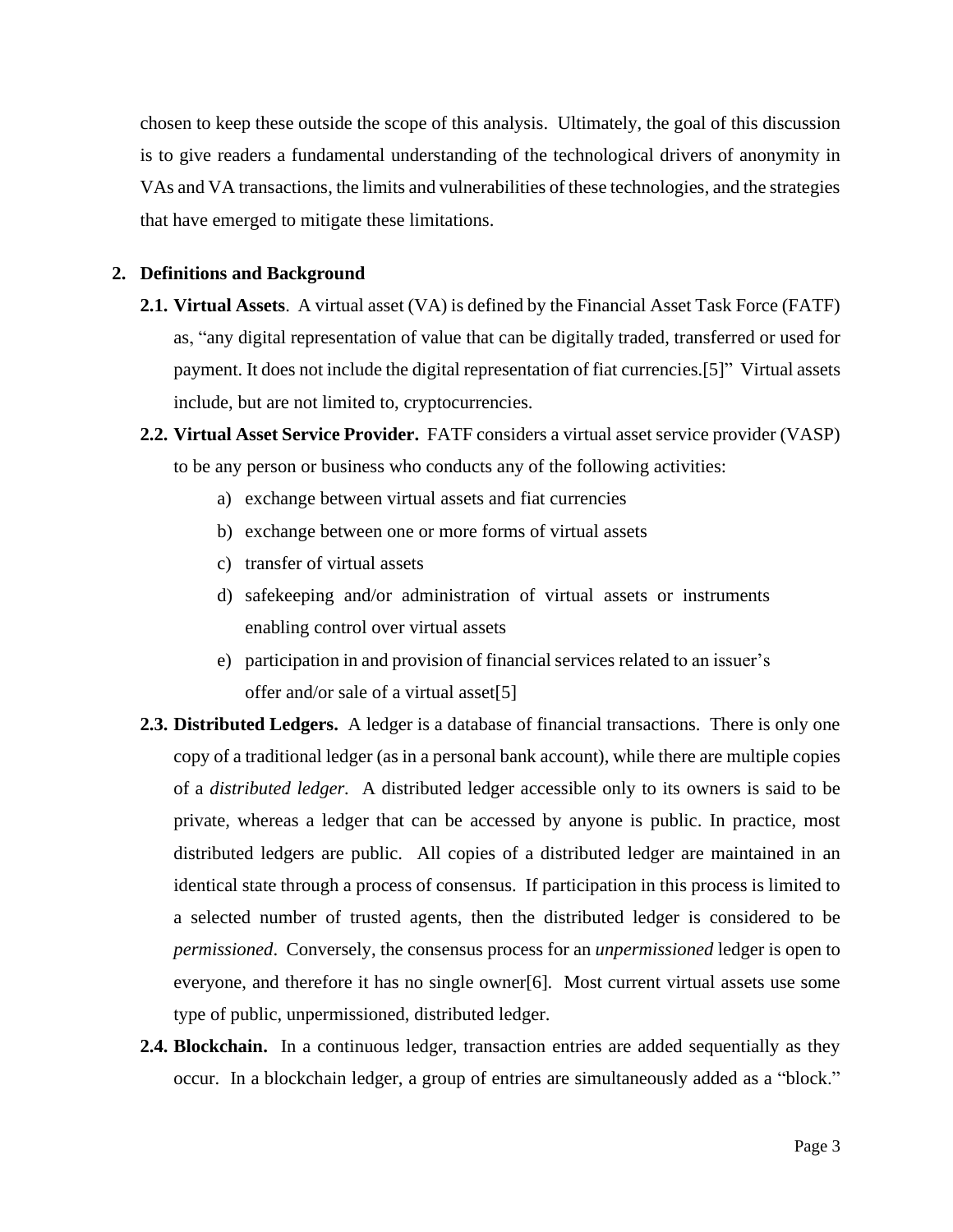Block addition occurs periodically, with each new block "chained" to the one before. This is the most basic definition of "blockchain" – a decentralized ledger of transactions where transaction data is periodically added in blocks.

In order for a block to be added to the ledger and for all copies of the distributed ledger to update in an unpermissioned, distributed ledger system, consensus must be achieved regarding which block to add next. One example of how this process works in a digital blockchain is the "proof-of-work" method, which is used by many current virtual assets. The process begins when users of the ledger broadcast transactions to the distributed (peer-to-peer) network that is maintaining the ledger. First, public-key / private-key security is used by recipients of the broadcast to verify the validity of the transaction. Anyone on the network can receive these transactions and compile them into a block to be added next to the chain. This process is called "mining." In order to decide which miner's block is added next, the miner must perform computational work. Whichever is associated with the most computational work is accepted by consensus and is added to the chain. The "work" involves finding a number sequence (the "nonce") such that, when it is appended to the list of transactions and when this data is supplied as input



*Figure 1: Blockchain Proof of Work Mining. From Centieiro [7]*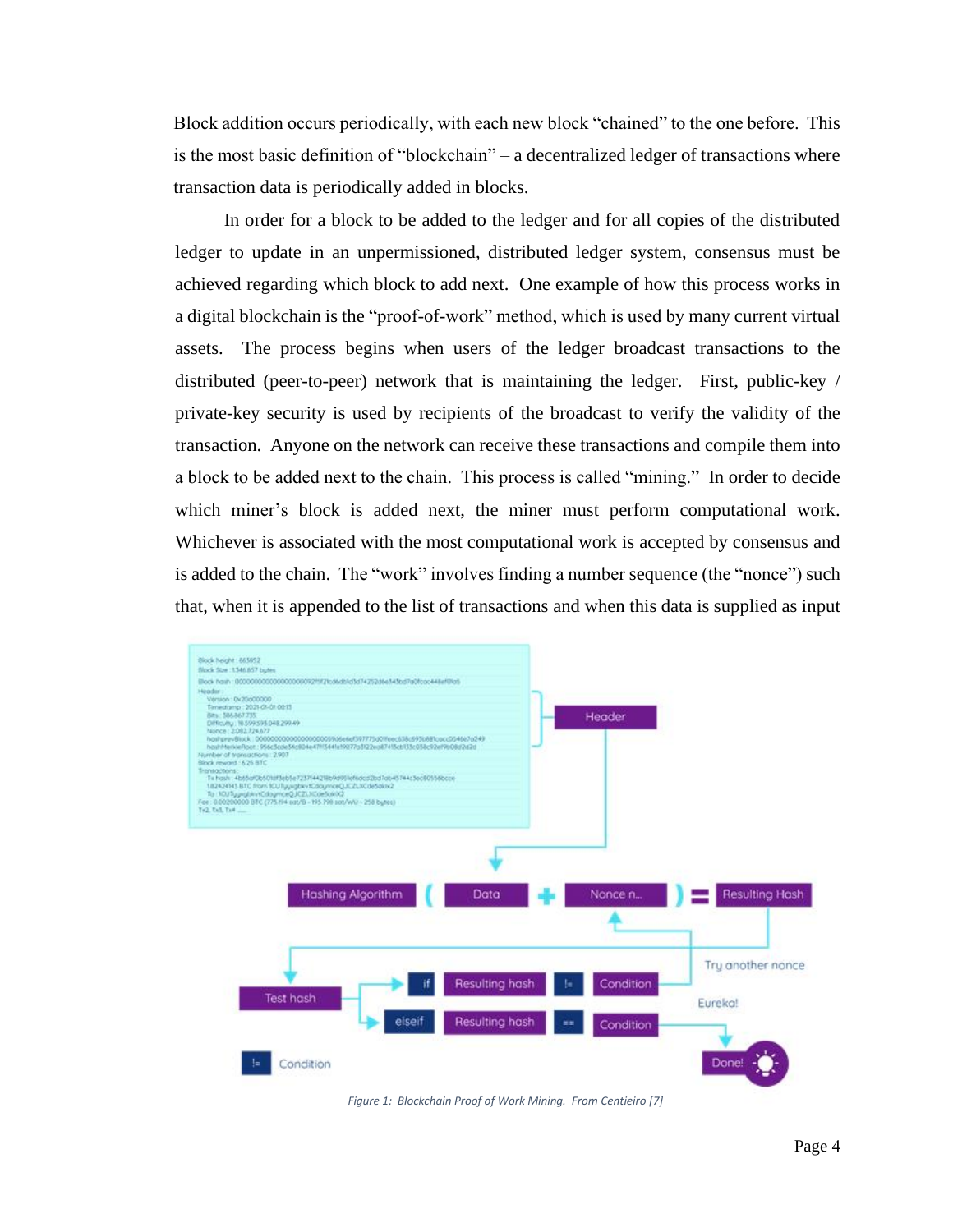to a cryptographic algorithm, a "hash" (a binary string of a set length) that begins with a specific number of zeroes is generated. Because the cryptographic function cannot be reverse-engineered, the only way to determine the correct nonce is trial and error. On average, it currently takes  $8.4x10^{16}$  hashes to mine one block, and thus considerable computational "work" is done. The first miner (or pool of miners) to solve this computational problem "wins" and has their block added to the chain. Miners are incentivized to participate by receiving a reward when their block is chosen to be added. Forking in the blockchain is prevented by requiring that the hash from the previous block be included in the input to the cryptographic function[2, 7, 8].

**2.5. Cryptocurrency.** Cryptocurrency is a collection of binary data designed to function as a medium for exchange of value. It is "fiat" in the sense that it is not backed by any physical commodity, but it is not government issued like traditional fiat currencies. Whereas government fiat currencies derive their value from society's trust that is placed in the government, cryptocurrencies' values are based on trust in the security of their distributed ledgers. Almost all cryptocurrencies are based on blockchain distributed ledger technology, and approximately 90% of the total market capitalization of cryptocurrencies use proof-of-work consensus. The "crypto-" prefix refers to the fact that the currency's blockchain is secured via cryptographic algorithms, as described in §2.1.4. Cryptocurrencies are one type of virtual asset, but the two terms are not synonymous. Bitcoin was the first cryptocurrency and remains the best-known and the reference standard. However, as of November 2021 there were 7,557 different cryptocurrencies in existence worldwide[8, 9].

### **3. Limitations of the Anonymity of current Virtual Assets**

**3.1. Overview.** There is a common misconception that any virtual asset built on blockchain technology is anonymous[10]. With the exception of some newer, anonymity-enhanced assets (see §5), this is almost universally untrue but the assumption stems from several features of blockchain-based VAs and their transactions[11]. First, there are mechanisms by which users can acquire these assets without presenting personally-identifiable information. An example is cryptocurrency mining, which generates cryptocurrency without the need for real-world identification. Many users believe that anonymous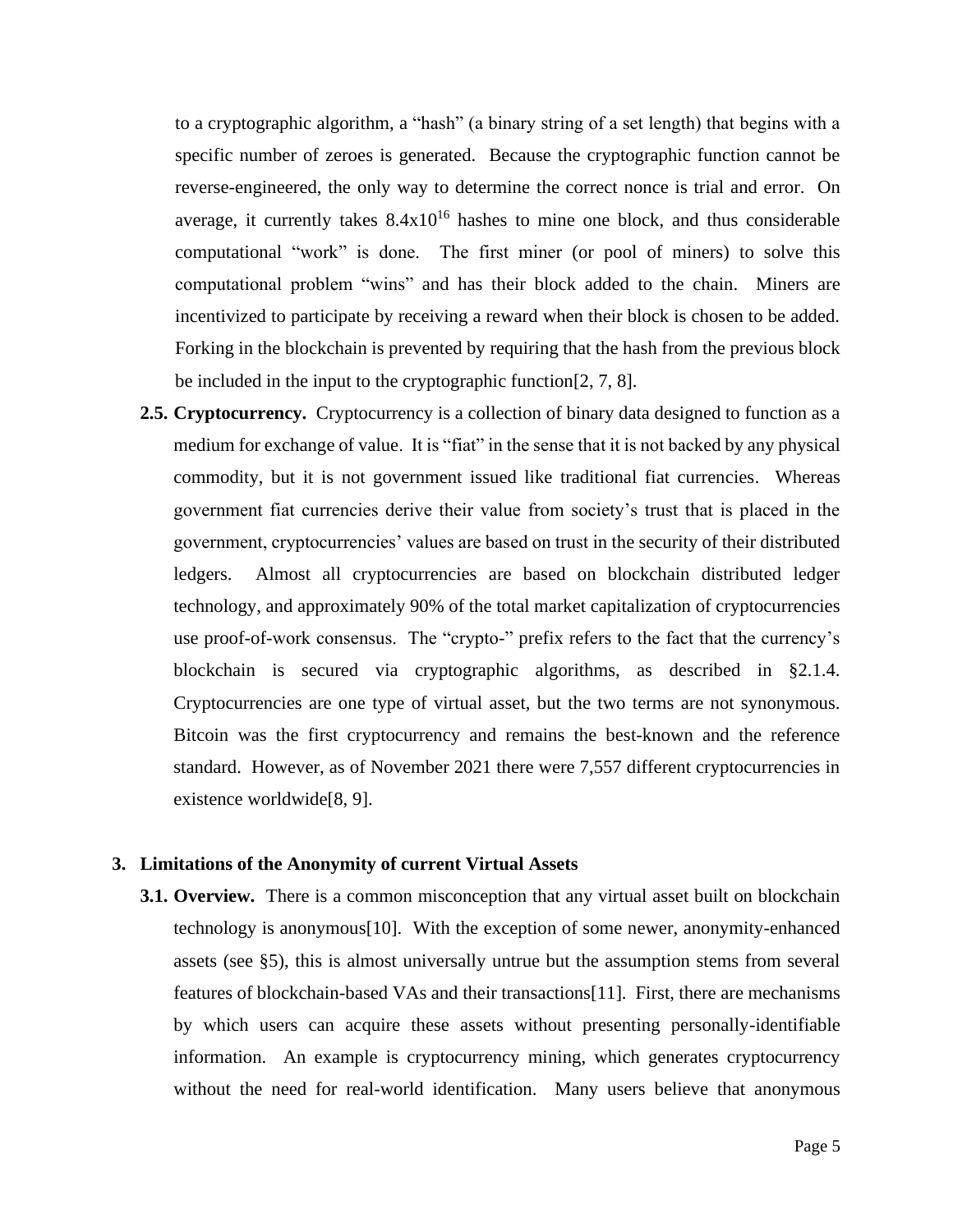acquisition of VAs prevents these instruments can be tied to them specifically $[10]$ . Second, transactions for most VAs work mechanistically by completely consuming the source instrument and re-issuing two or more outputs, one to the sender and one (or more) to the recipient. This process is associated with a change in the identification number of the instrument[2, 12]. As a simplified example, if a holder of 10 bitcoin (BTC) makes a purchase for 1 BTC on a marketplace, the entire 10 BTC is consumed, the recipient gets a new instrument with a value of 1 BTC, and the sender receives "change" in the form of another new instrument with a value of 9 BTC. Many users assume that this means that the original asset[13] is now completely untraceable. Third, Darknet markets and services accessed via the TOR network are often used for illicit transactions, and many users believe that TOR makes these activities untraceable<sup>[14]</sup>.

All of the aforementioned beliefs are actually misconceptions. The following sections will address each of these erroneous beliefs and illustrate how anonymity and freedom from legal consequence is not actually a feature of most, current VAs.

**3.2. Attribution Strategies.** Attribution refers to the ability to determine the true identity of the holder of a VA based on its transaction history. A truly anonymous VA would have no ability to be attributed; however, the pseudonymous nature of most VAs makes definitive attribution of VAs possible through both direct and indirect mechanisms. Direct attribution occurs when security failures on the part of the asset holder lead to an inadvertent connection between their true identity and the VA's pseudonym[13]. The most common source of this failure in operational security by a user occurs when they provide personal information to a cryptocurrency marketplace. Most mainstream crypto marketplaces now require users to verify their identity when creating accounts, and payments that can be traced to these accounts can therefore provide a link back to the true identity of the purchaser[15].

However, even users who take effective steps to protect true anonymity during VA acquisition can still be subject to attribution by indirect strategies. These approaches are largely based upon probabilistic analyses and pattern recognition, often involving purposebuilt AI systems. The precise details of many of these methods remain trade secrets, developed and used by contractors for law enforcement and financial institutions (e.g., CipherTrace, Elliptic, Chainalysis)[8, 16]. Notwithstanding, academic literature provides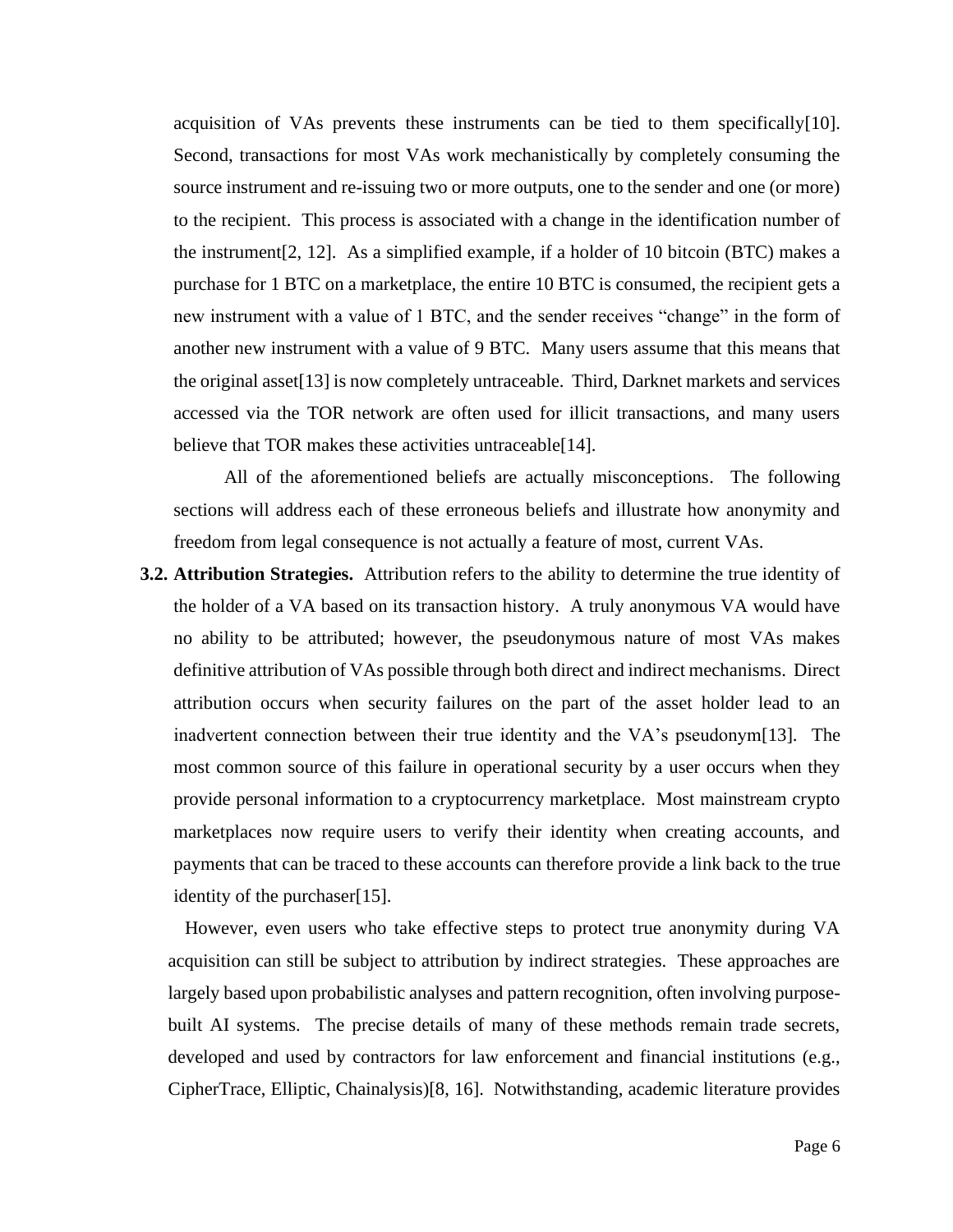some insight into the basic operational methods of such technologies[8, 17, 18]. Pattern recognition and network analysis approaches often begin by specific public keys associated with suspicious transactions. From here, behavioral patterns can be inferred for these users, network connectivity can be determined, and open-source intelligence can also be integrated. This, in turn, may lead to identifying other transactions by the suspicious users. This information is often supplied by contractors to their law enforcement partners, who use subpoena power to deanonymize key aspects of the related transactions. This strategy was used by Chainalysis working in conjunction with law enforcement to identify the operator of the infamous "Welcome 2 video" child pornography hosting site as 23-yearold South Korean citizen Son Jung-woo. The investigation led to 337 arrests and disruption of a site that hosted in excess of 220,000 downloads of illegal videos[8, 19].

Methods for attribution are constantly evolving, and a complete discussion of every available technology is beyond the scope of this paper. More direct methods, including inserting micro-transactions to improve traceability[8], using software-defined networks[20], and manipulating data contained within blockchain-associated scripts[17] are all examples of novel approaches, and additional technologies are being developed aggressively by government and the private sector. The ultimate message is that the pseudonymity of many blockchain-based VAs opens the door to a variety of computational strategies for attribution, and more are on the horizon.

**3.3. Blockchain traceability.** Illicit users of VAs sometimes believe that the mechanics of the associated digital transactions render the providence of a given asset untraceable. However, because the blockchain stores data regarding all prior transactions, this belief is inaccurate. In fact, because VAs use public ledger systems, the complete transaction history is publicly available and can be explored by anyone. This, in turn, allows the data to be utilized by a growing variety of public or commercial transaction analysis tools that use pattern detection algorithms and artificial intelligence to track illicit transactions. This actually makes these instruments more traceable than many traditional financial instruments, where ledgers are often private and inaccessible even to law enforcement.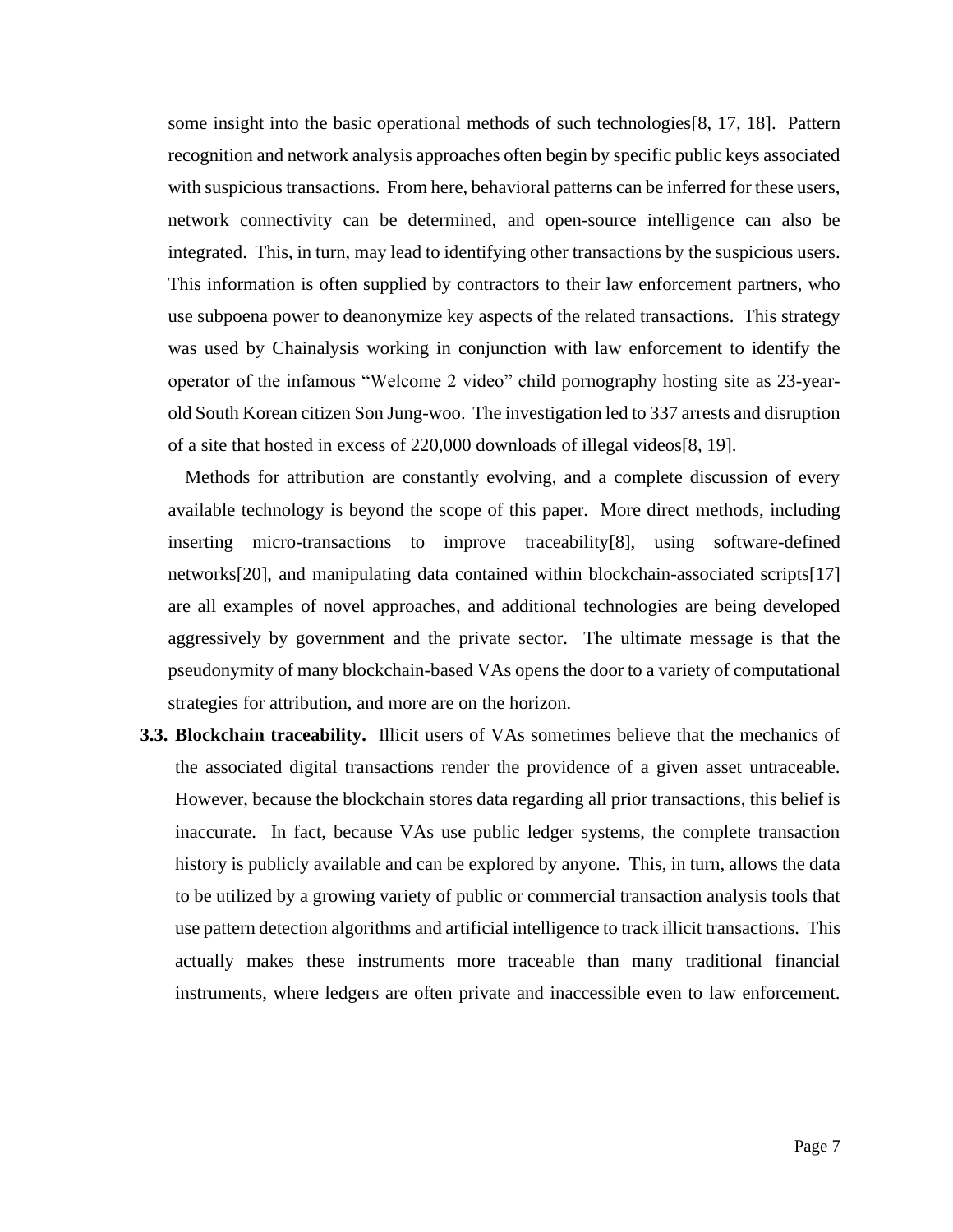An example of this type of analysis can be generated using the publicly-available blockchain browser hosted at [www.oxt.me.](http://www.oxt.me/) This software creates graphs of inflows and outflows of BTC based on a seed BTC transaction number. Supplying the identification number of an unusually-large transaction from 7 May 2019 (7074.18 BTC, \$43,066,900 USD) produces the graph in Figure 2 after just a few clicks. This graph shows numerous



*Figure 2: Binance Hack Transactions (generated using www.oxt.me)*

followed by a complex web of outgoing BTC flows wherein multiple transactions, various combination and splitting steps, and ultimately dissemination into a large number of smaller outflows was used in an attempt to obfuscate both the origin and the destination of the funds. Moreover, a blockchain explorer can be used to show that the originating account had a history of over 7 million bitcoin transactions, which is clearly uncommon. This transaction is now known to be associated with the hack of the primary wallet for the cryptocurrency marketplace (VASP) , Binance[21].

In addition to being used by law enforcement in conjunction with specific criminal investigations, VA transaction tracing software is now routinely employed by many cryptocurrency marketplaces and VASPs to analyze the providence of virtual currencies attempting to be traded on their platforms. This allows them to reject individual transactions whose instruments have a high probability of being associated with prior, illicit activity. This, in turn, has led to differential valuation of "clean" versus "dirty" VAs. Holders of specific pieces of cryptocurrency that may have previously been part of an illicit transaction can have their ability to utilize the asset compromised, leading to differential valuation of individual VAs[22, 23]. This is akin to a store being able to reject a specific dollar bill because of evidence that it may have been used in prior criminal activity.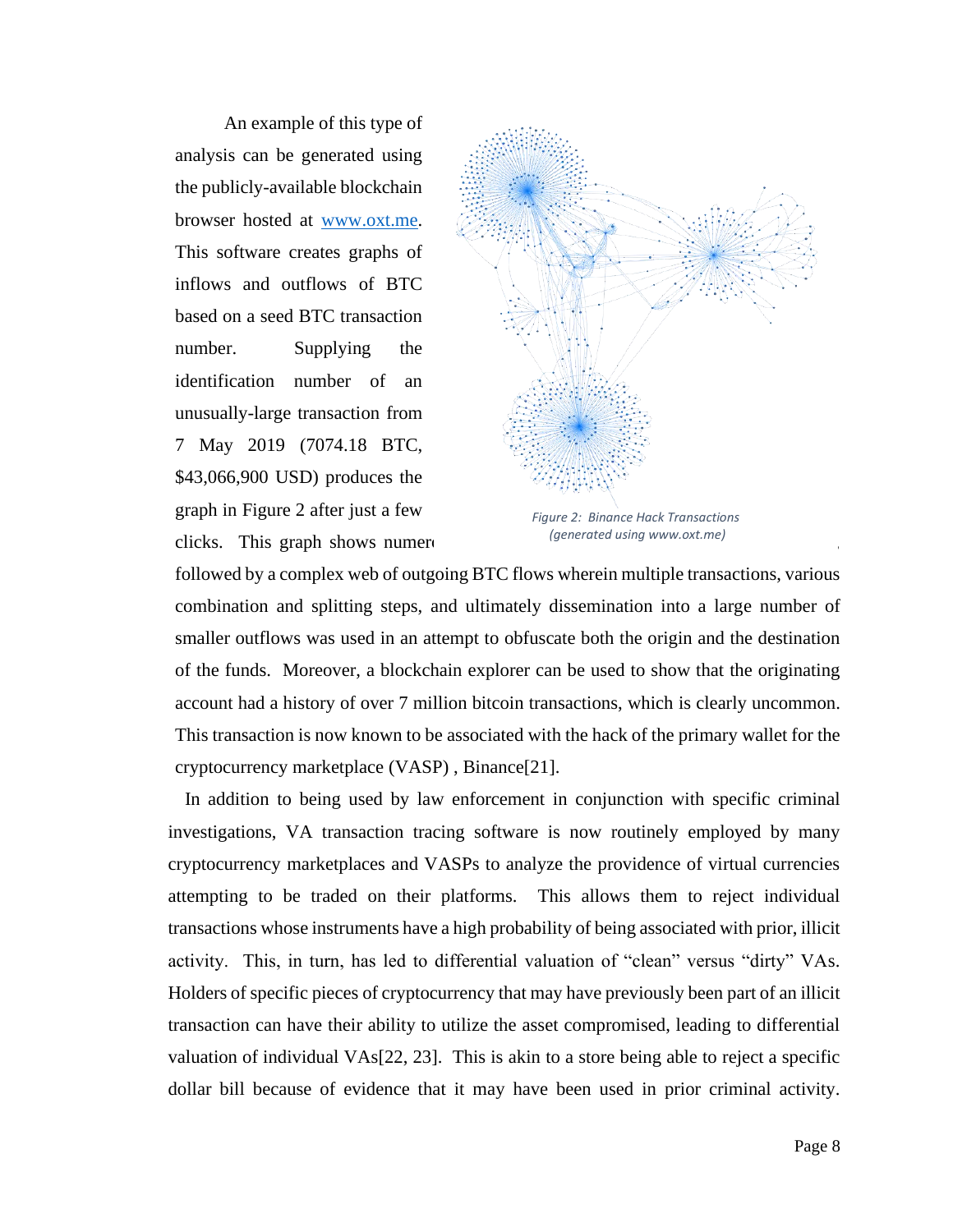Moreover, it may cast the holder in a suspicious light. This capability fundamentally restricts the fungibility of the VA[24], which threatens the perceived value held in the entire ecosystem. This is one major reason for the emergence of technologies designed to "clean" these dirty assets and also new, anonymity-enhanced VAs that are not susceptible to the same traceability.

**3.4. TOR anonymity compromise.** The TOR network refers to a network of connected nodes used to route internet traffic in an anonymous fashion. The system was originally developed by the U.S. Naval Research Laboratory in the 1990s as a method for anonymous communications, but it has since been taken over and open-sourced by the TOR project[25, 26]. The TOR network is accessed via a software application called "The Onion Router," which directs internet traffic from a computer to a "guard node" (entry node). From here, traffic is routed at random across a series of relays ("middle nodes"), each of which is capable of reading only the information on the next routing but not the encrypted information being passed. Traffic may end internally on the TOR network at a "TOR hidden service" (which has no connection to the standard internet, or "Clearnet"), or it may leave the TOR network via an "exit node" to reach a Clearnet destination[27]. This architecture, as well as the privacy reputation of the TOR project, lead many users to believe that using TOR provides anonymous access to both the Darknet and the Clearnet.

It has been repeatedly demonstrated that the anonymity of TOR users can be compromised. These compromises generally fall into one of three categories. The first category includes user errors or technical deficiencies in browsers or operating systems that lead to "data leaks" that allow users to be identified. Operational examples include users voluntarily providing potentially-identifying information to websites when using TOR (account information, passwords, identifiable transactions), creating credentials that are similar to identifiable counterparts on the Clearnet, simultaneously using online services not being routed through TOR, or accessing TOR from identifiable locations to which the user can be traced [26]. Technical issues often derive from vulnerabilities in browsers or the use of various browser plugins (Captcha, PDFs, Java, cookies, or FLASH) that share data outside of the TOR network[8]. While good operational security can prevent most of these issues, this category remains the largest contributor to deanonymization of TOR users.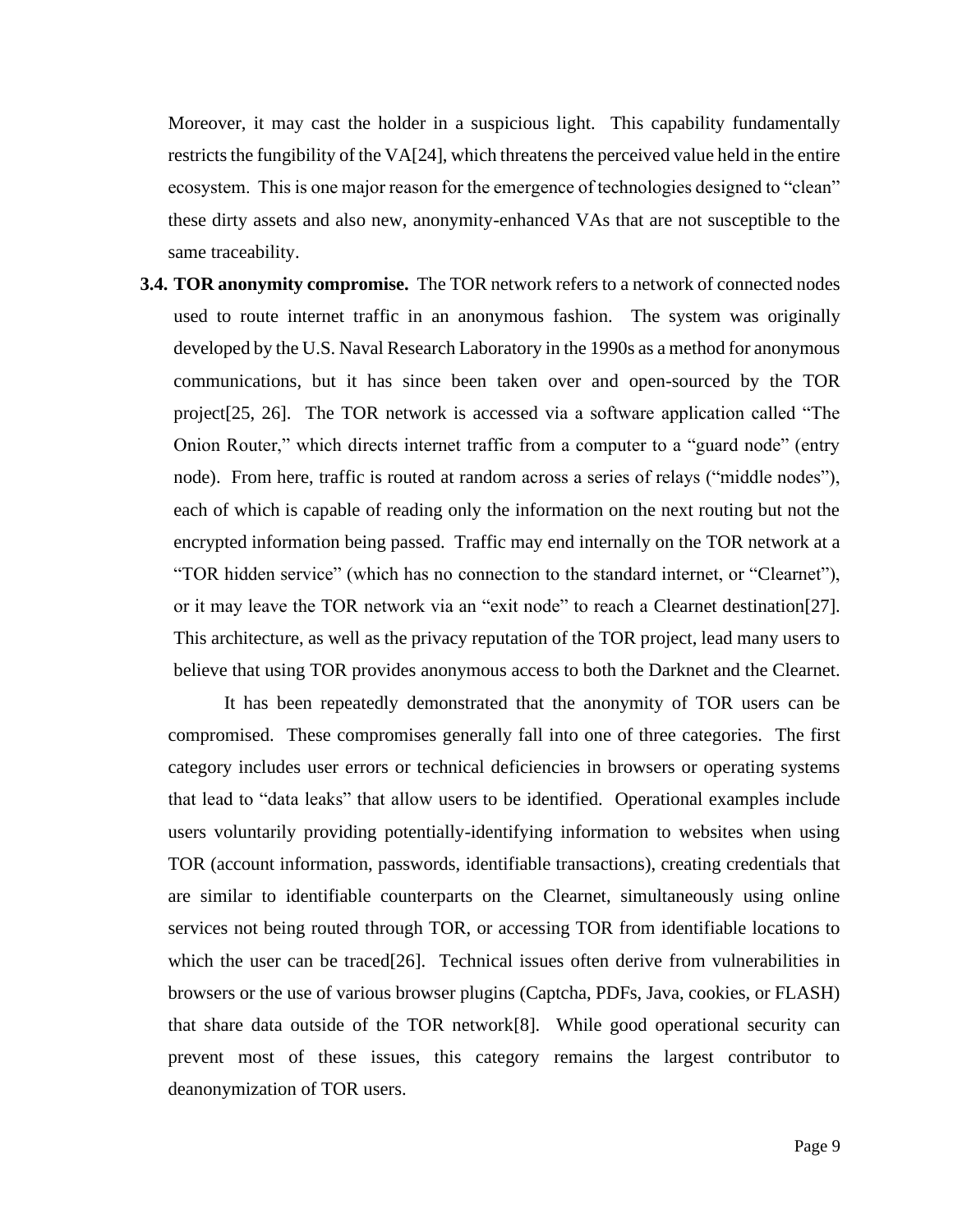The second category of TOR anonymity compromise methods is compromised TOR relays. Users who seek to hijack the personal information of TOR users can create guard, relay, or exit nodes that allow them to create man-in-the-middle (MIM) attacks. This is a form of eavesdropping where the user managing the relay can view all unencrypted traffic passing over the relay. This allows private or identifiable information (account credentials, private cryptographic keys, etc.) to be intercepted and then exploited by the attacker. TOR contributor nusenu has studied this extensively[28, 29], and, as recently as 2019, found that up to 23% of TOR exit nodes were controlled by a single, malicious attacker conducting MIM attacks[28].

The third category is overt hacking of the TOR network. Much of this work has been done by US government and law enforcement agencies, and many of the details regarding the exact vulnerabilities exploited in these hacks remain classified. They are, nonetheless, well documented. In 2013 the Washington Post reported on US Government hacking of TOR that had been occurring since at least 2006[25, 30]. In 2014 the US Department of Defense collaborated with researchers at Carnegie Mellon University used a zero-day vulnerability to insert relays that modified TOR protocol headers[31] in such a way that they could simultaneously conduct both a "traffic confirmation attack" and a "Sybil attack." (complete technical details are available through TOR[32]). It is believed that this is the technology that supported the FBI/Europol Operation Onymous[33] (including the takedown of the Silk Road 2.0 Darknet market[34]) and Operation Shrouded Horizon[35]. In 2017 the FBI chose to dismiss charges against Jay Michaud, who was accused of accessing the Darknet child pornography site "Playpen," rather than to disclose the technical details of the methods that they used to compromise TOR[36]. Given all of these instances, it is believed that the U.S. government at least had (and may still have) the technical capabilities to deanonymize TOR users.

#### **4. Mitigation Strategies**

**4.1. Obtaining VAs Anonymously**. Most large, centralized VA exchanges require proof of identification to purchase assets, and this creates an automatic link between an individual and a specific VA. Avoiding creating this link is a critical piece of operational security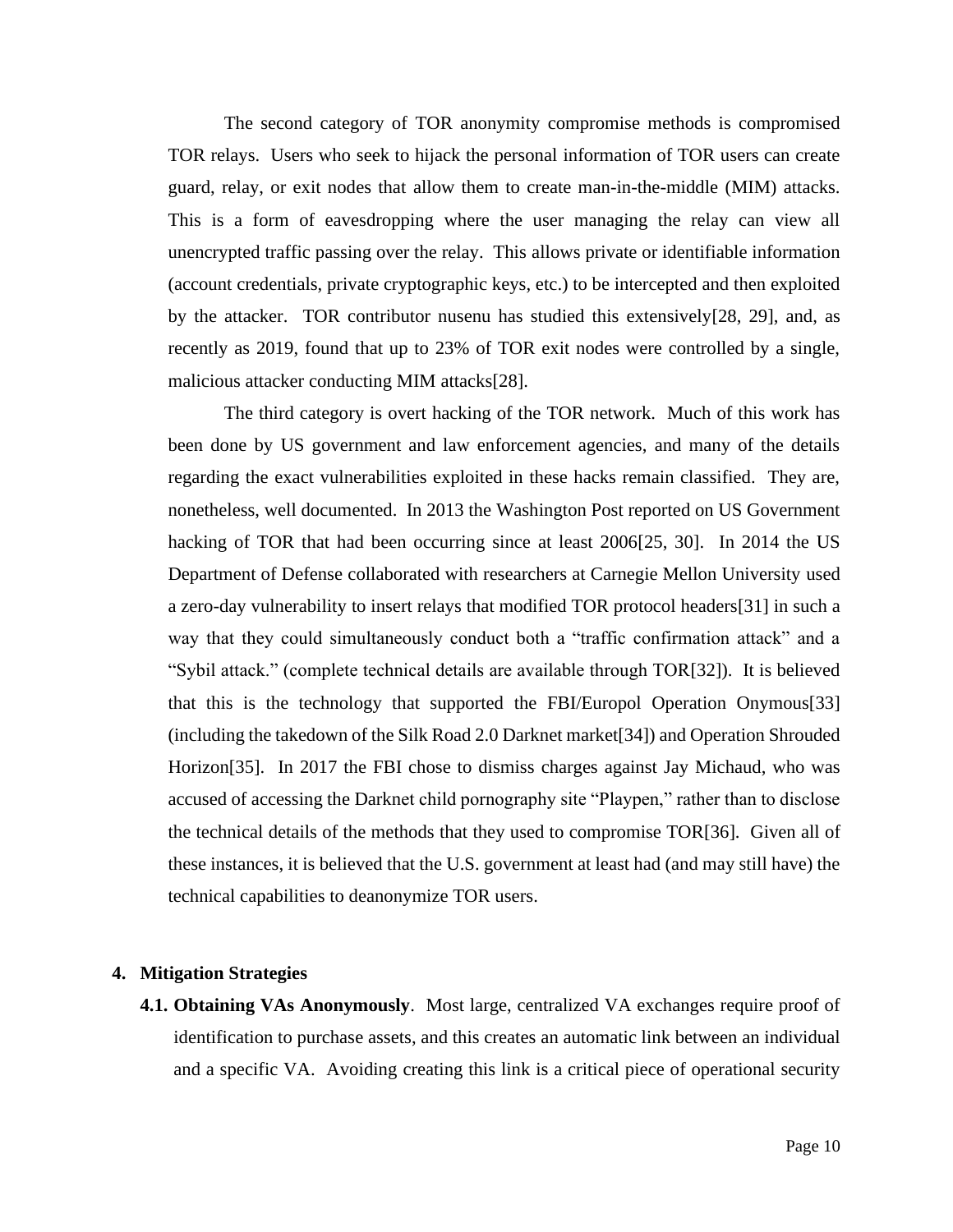for those intending to use VAs illicitly, and so, while these are the primary means that licit users acquire VAs, they are not an option for those intent on illicit use.

There are two major scenarios for obtaining VAs anonymously in conjunction with illicit activities. *Scenario 1* involves converting cash into VAs in order to either launder the proceeds of previous illicit activity or to use the VAs to fund downstream illicit activities. Currently there are four strategies available, each with its own pros and cons[37]:

- **1. Mining VAs.** This creates new VAs out of "thin air" in an anonymous fashion. This is likely the most secure method, but it takes considerable time, computational resources, and technical knowledge. For example, one of the largest and most efficient BTC mining operations in the world (Moscow, Russia) mines 600 BTC monthly (~\$36M USD) with an energy cost of \$120,000 per month and a large fixed hardware overhead[38]. The massive fixed energy overhead and the physical space required makes this type of operation very conspicuous, and therefore VA mining at the scale required for significant ML activities is impractical.
- **2. Crypto ATMs or Kiosks.** These devices function like traditional ATMs, and deposits of cash can be made and then funds can be transferred to an anonymous VA account. Their downsides include very high transaction fees (up to 27%)[39], use of cameras by the ATMs and on-premises security, general risks of personal public exposure, and transaction limits.
- **3. Local VA exchanges.** Websites, such as localbitcoins.com[40], facilitate online or in-person meetings between interested buyers and sellers of VAs. In theory this can be made anonymous by avoiding personal disclosures and maintaining anonymity through good operational security for in-person transactions. The advantage is that there is no theoretical limit to the transaction size. The downsides are the safety risks associated with illegal, in-person transactions of large sums of money.
- **4. Conversion to an intermediary.** Someone holding physical cash can convert it anonymously to an intermediary instrument by using the cash to purchase prepaid credit cards, money orders, or other, similar instruments that do not require identification to purchase. These can then be used to fund online transactions through local or anonymous exchanges (as described below for scenario 2). Downsides here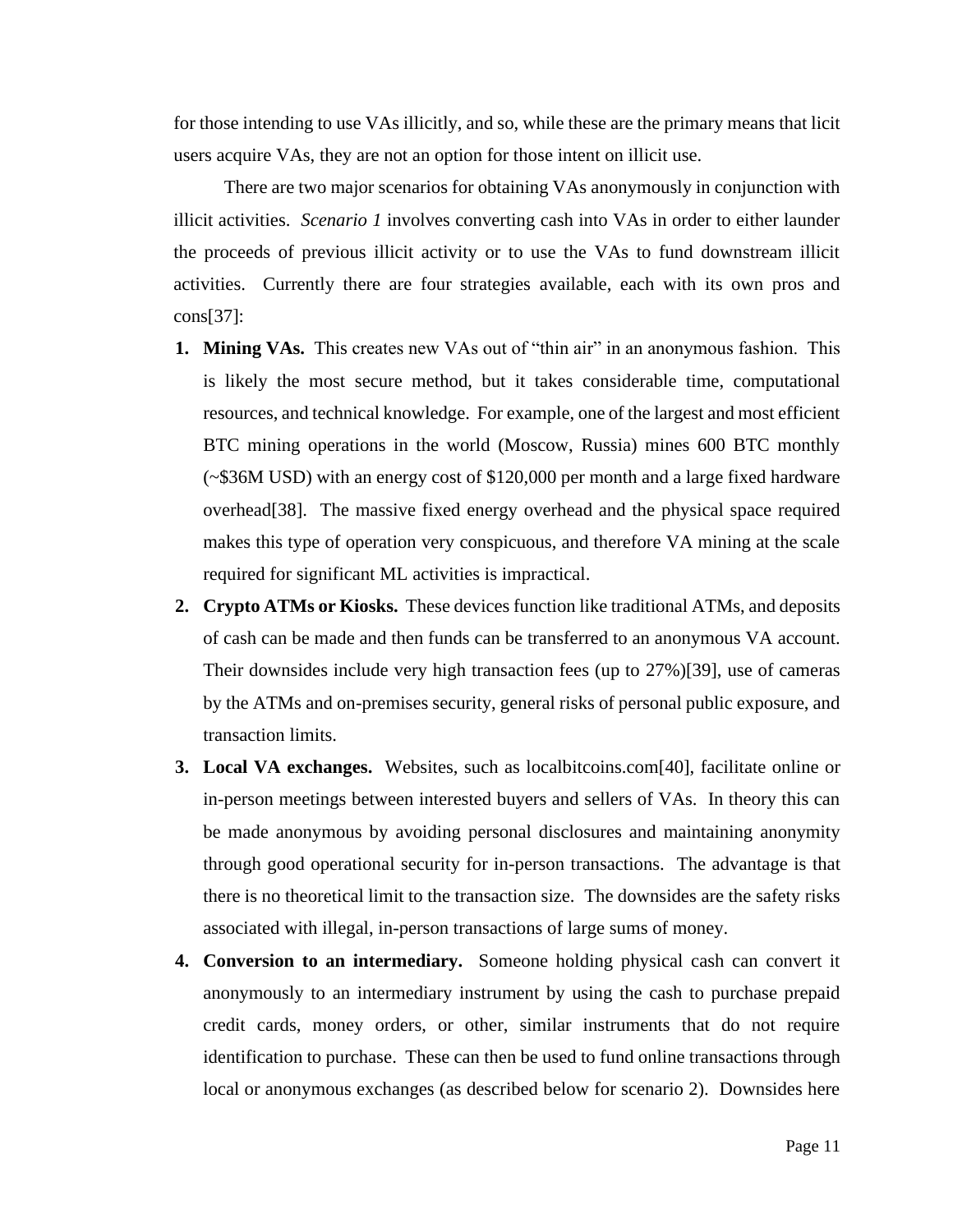include limits to the number of prepaid cards or money orders that one can purchase without raising suspicion and also the physical security (cameras, etc.) located at the point of sale.

*Scenario 2* involves using an existing digital asset to purchase VAs anonymously. These types of transactions are used, for instance, when the user has already obtained a large amount of a VA (e.g., BTC paid as a ransom for a malware attack) and wishes to use it to convert it to a different VA anonymously. Here there are three options:

- **1. Local VA exchanges.** These are described above and can be used for online transactions between individuals as well. The lack of most security guarantees here is a downside.
- **2. Anonymous online VA brokers.** These VASPs accept digital assets (VA or other types) as payment and use this to purchase VAs anonymously, for a fee. They do not require personal identification for transactions[41]. However, conversions between certain types of VAs may still be traceable through the blockchain.
- **3. Unregistered Peer-to-peer (P2P) exchangers.** These are a form of unregulated VASP and are discussed in detail in the next section.
- **4.2. Unregistered and Foreign Peer-to-peer (P2P) Exchangers.** P2P exchangers are individuals or entities (VASPs) offering to exchange fiat currencies for VA or one VA for another. Whereas VA exchanges only facilitate meetings between individuals for subsequent person-to-person transactions, P2P exchangers actually transact the currency exchange FinCEN noted in 2019 that, "in undertaking these activities, P2P exchangers function as [Money Service Businesses] MSBs and, therefore, must comply with all requirements for MSBs under the Bank Secrecy Act.[42]" Many unregistered P2P exchanges exist on both the Clearnet and Darknet, and they do not comply with current MSB regulations in the US. More exist outside of US jurisdiction in countries with weak anti-money laundering (AML) practices, although they are technically covered under US AML laws if they transact business, "wholly or substantial part within the United States.<sup>[43]"</sup> These entities do not typically comply with KYC practices and frequently serve as intermediaries in VA laundering activities. Additionally, some employ mixing and tumbling services (described below), and others have been found to use currency mules to further obfuscate trading activities[42].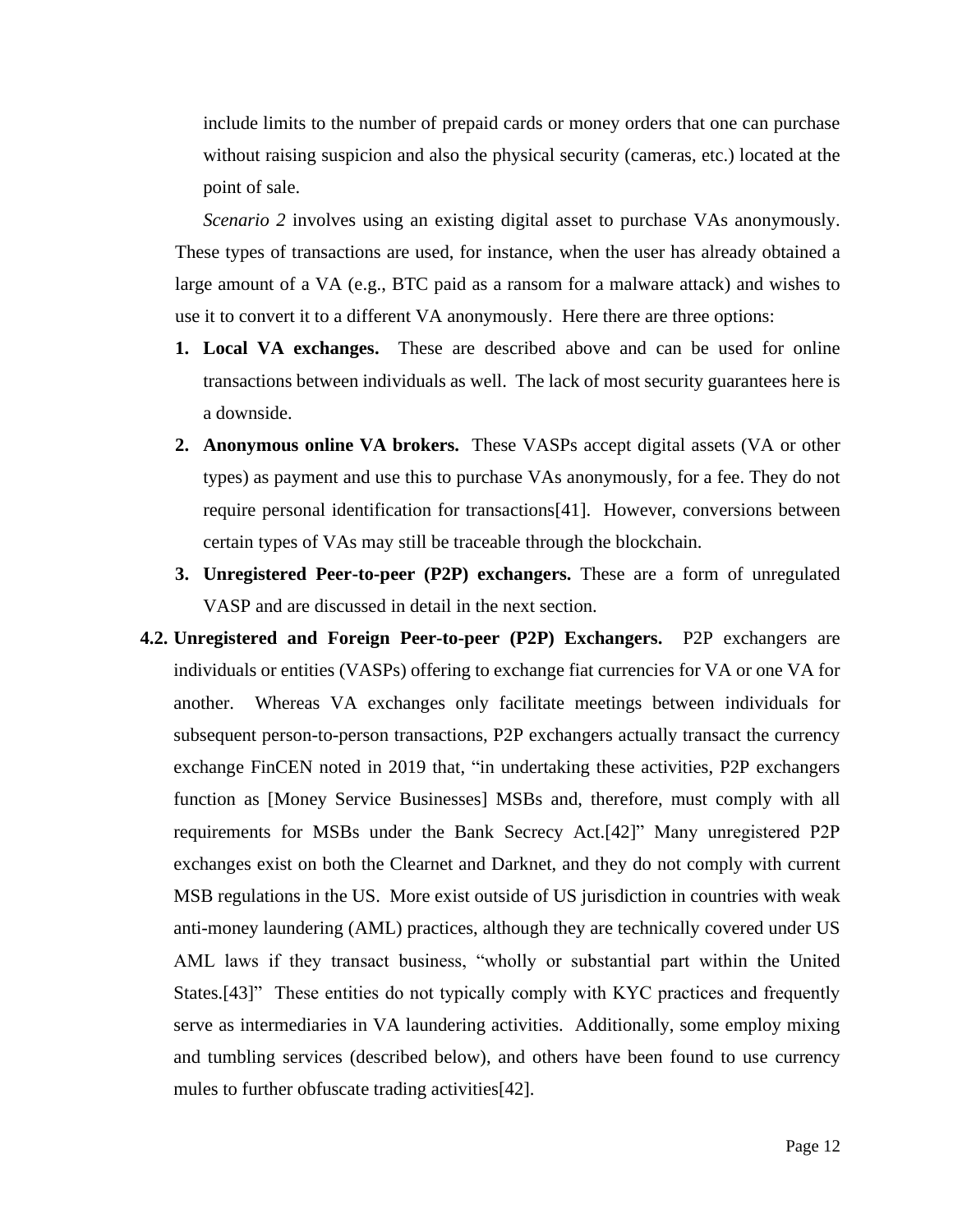**4.3. Currency Mixers and Tumblers.** Mixing or Tumbling services (the terms are synonymous) are designed enhance anonymity in VA transactions by using asset mixing to breaking the connection between senders and receivers of VAs[44]. FATF defines a tumbler as, "a type of anonymizer that obscures the chain of transactions on the blockchain by linking all the transactions in the same … address and sending them together in a way that makes them look as if they were sent from another address.[45]"

In practice, this works by combining the VAs from multiple users into a single location, usually via multiple, small transactions. Once all of the currencies are mixed, this process is repeated ("tumbled") multiple times in a random fashion. Ultimately the same amount of the initial VA submitted for tumbling by the user (less a fee) is sent back to the user vial multiple transactions of random sizes at random time intervals. Because new identification numbers are created with each transaction (see §3.1), this random and iterative process makes it difficult to trace the origin of a specific VA once tumbling has occurred[44].

Most tumblers are centralized, meaning that a private entity (a VASP) collects the VAs of multiple users, conducts the tumbling, and returns the VAs back to the users. An alternate version is a decentralized tumbler, which is available specifically on blockchain platforms that support smart contracts[46]. These services function in the same fashion but without a centralized authority, requiring the users to process the tumbling themselves. The process is highly technical and is only suitable for advanced users, but it has the advantage of removing a central authority where logs may be kept[44]. CoinJoin[47] is an example of this approach, and the technology is built into advanced VA wallets, such as Samourai Wallet[48].

**4.4. Avoiding Red Flags and Patterns.** Traditional forensic accounting and AML work relies heavily on recognition of suspicious patterns of behavior in trades and transactions, and detecting illicit activity using VAs is fundamentally similar. Because much of the pattern recognition logic associated with commercial AML software for VA markets remains proprietary, it is impossible for illicit actors to know every possible potential indicator that may draw attention to their activities, nor is it possible to know the combinations of activities that are likely to elicit the strongest signals. Notwithstanding, FATF has published and made publicly available a list of red flags and patterns that are often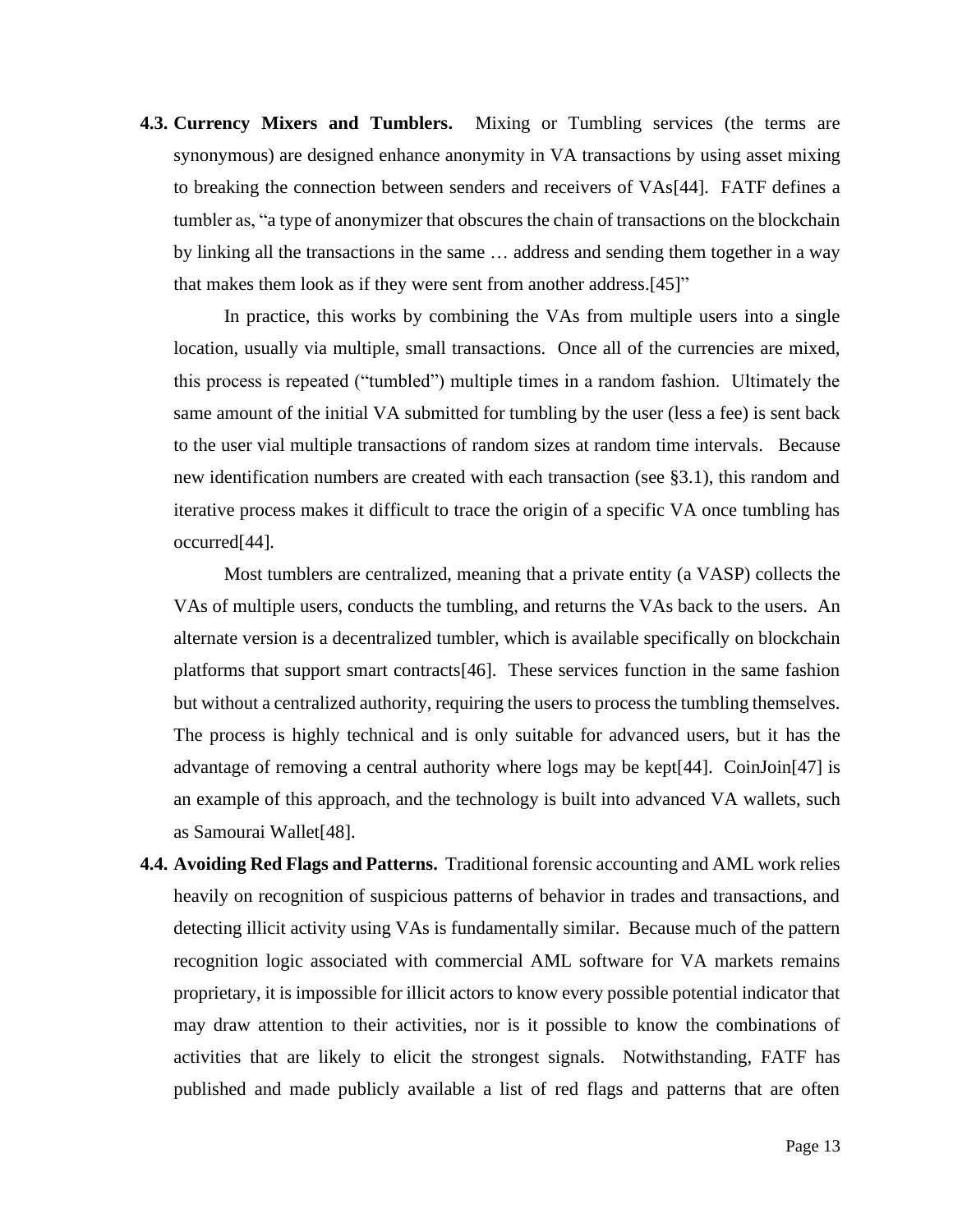associated with illicit VA transactions based on 100 previous case studies[4], and it is safe to assume that modern AML strategies in this space detect *at least* these indicators. This publication, therefore, also provides a convenient reference for illicit actors regarding what practices to avoid or to attempt to obfuscate in the interest of evading detection.

The complete list of 58 indicators is not reproduced here for the sake of brevity, but it is readily available online[4]. In summary, the indicators involve one or more of several practices. The first category is traditional AML indicators, including multiple, frequent transactions just below reporting thresholds ("smurfing"), complex networks of transactions designed to obfuscate the flow of funds, heavy use of new accounts with large initial deposits, unclear sources of wealth, transactions that completely drain associated accounts, and transactions in geographies known to be associated with lax regulations or policing capabilities. The second category includes conspicuous use of strategies designed to enhance anonymity associated with VA transactions, including conversion of VAs with public ledgers to anonymity-enhanced VAs (see §5.1), frequent conversions between multiple different types of VAs, and transactions that occur using DNS proxies, the TOR network, and unregistered or unlicensed VASPs. The third category involves heavy or frequent use of obfuscation technologies specific to VAs, including P2P exchanges, mixing and tumbling services, and crypto-ATMs or kiosks[4].

When red flags appear, and particularly when they occur in patterns that have been learned by AI networks or previously observed in VA ML cases, they place the user at risk of detection. Knowing this, VA launderers can adopt one or both of two, general strategies. The first is pattern avoidance – minimizing the use of red flag practices or attempting to structure them in a way that will not be readily recognized by law enforcement or AI. This is a constant cat-and-mouse game between criminals and enforcement agencies. The second is to build better technologies for enhancing anonymity such that, even when patterns are detected, authorities are physically unable to extract any identifying information about the participants through hacks or exploits[49]. Once again this is a give-and-take game. Together these practices comprise the operational security of the illicit VA user.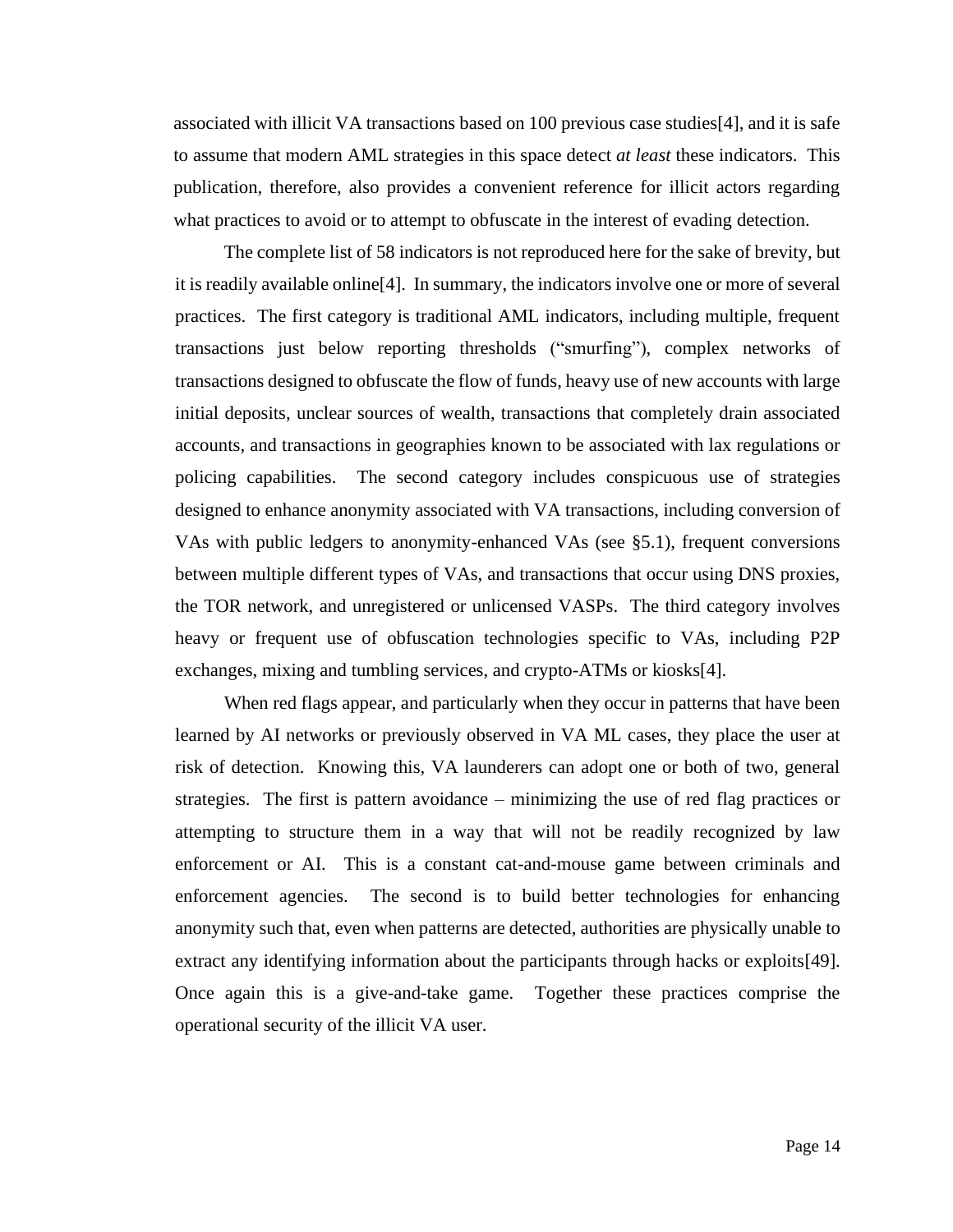#### **5. Anonymity-Enhanced Cryptocurrencies**

- **5.1. Overview.** The limitations in anonymity and traceability inherent in early-generation VAs (see §3) can be mitigated (see §4) but not eliminated. The ongoing demand for VAs associated with better anonymity strategies from both licit and illicit customers has given rise to a new generation of VAs that seek to allow truly anonymous usage. These instruments have been called "anonymity-enhanced cryptocurrencies (AECs)," "privacy coins," "private coins," or "anonymous coins." Currently these VAs are limited to the cryptocurrency space and comprise products including Monero, Zcash, Verge, Beam, Grin, Dash (originally called Xcoin, then Darkcoin, then rebranded as Dash), and Pirate Chain[50]. While privacy advocates tout the benefits of a non-bank-controlled currency system that offers comprehensive privacy features, law enforcement and regulatory agencies note the increased difficulty in conducting AML and other criminal investigations when these instruments are employed. Indeed, AECs are among the fastest growing VAs traded on illicit Darknet markets[3, 51], and concerns regarding illicit use has led to the delisting of these instruments from several, large, commercial VA exchanges[52]. FinCEN summarizes the potential risks of illicit AEC use, stating, "several types of AEC are increasing in popularity and employ various technologies that inhibit investigators' ability both to identify transaction activity using blockchain data and to attribute this activity to illicit activity conducted by natural persons.[53]" This section will examine the technology that drives AECs as well as assess their claims of anonymity.
- **5.2. AEC Technology.** AECs leverage additional cryptographic and computational technology to obfuscate transactions in order to achieve anonymity and preserve fungibility. While each AEC takes a different approach to this process, the most popular AEC, Monero, serves as a prototypic example of the category and will be discussed in detail here for illustrative purposes.

Many of the aforementioned limitations of VAs (§3) were recognized, at least in theory, within a few years of the original blockchain paper[2]. In 2013, Nicholas van Saberhagen released a whitepaper describing CryptoNote 2.0, an application-layer protocol designed to be used with cryptocurrencies in order to address the limitations[54]. The cryptography community adopted the work described by van Saberhagen into the design of a new, decentralized and open-source VA, Monero, which was deployed in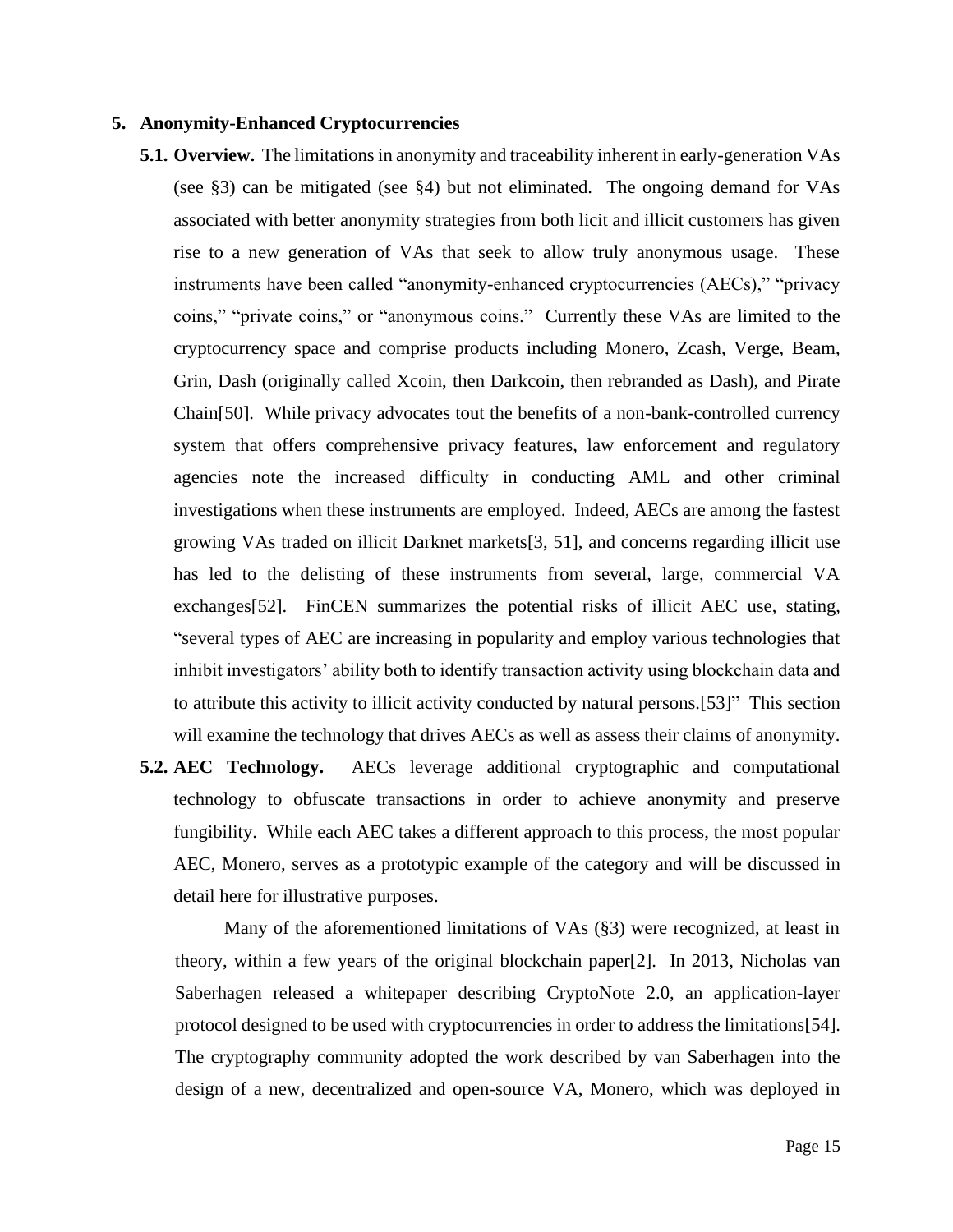2014[55]. Monero deploys additional cryptography in three steps designed to ensure the anonymity of the sender, the recipient, and the transaction. These three domains will be discussed below. Additionally, Monero also employs additional security measures, including incorporating the Dandelion++ security protocol[56] and compatibility with TOR and I2P anonymous networks[55].

*Sender privacy: Ring Signatures.* A ring signature is a private key-based, digital cryptographic authentication that can be used by any member of a group to authorize a transaction (much like a joint bank account), but it is computationally infeasible to determine which of the group members' keys was used to produce the signature. When a holder of Monero digitally signs a "send" transaction, the signatures of a number of additional non-signers are also added to the group as decoys (called "mixins"). These decoys are real Monero users who previously made transactions on the system. The digital signatures of the transactor and the mixins are combined cryptographically into a unique, one-time use signature for the group as a whole, and this signature is capable of authorizing the transaction on the blockchain network. In this way, even the miners cannot determine who the true initiator of the transaction is, but they can see that the transaction is valid based on the valid group "ring" signature. This creates a form of plausible deniability for the true sender, as they are just as likely to have been pulled into the ring as a mixin as they are to have been the true initiator of the transaction. This is also why, to an outside observer, all Monero users appear to be engaging in frequent transactions, even though most of them are mixins and thus are not real. The problem of preventing double-spending is solved using a cryptographically-generated "key image" that is unique for every transaction yet not associated with the sender[55, 57, 58].

*Recipient privacy: Stealth Addresses.* A stealth address is a randomly-generated, one-time address that is created by the sender on behalf of the recipient when the transaction is initiated. To accomplish this cryptographically, Monero users actually have four cryptographic keys rather than two: a public spend key, a public view key, a private spend key, and a private view key. When a sender initiates a transaction, they use the recipient's public view and spend keys to generate the stealth address. Only the recipient can recognize the transaction as being destined for them by using their private view key to decrypt the one-time address. Additionally, only the recipient can, in turn, spend that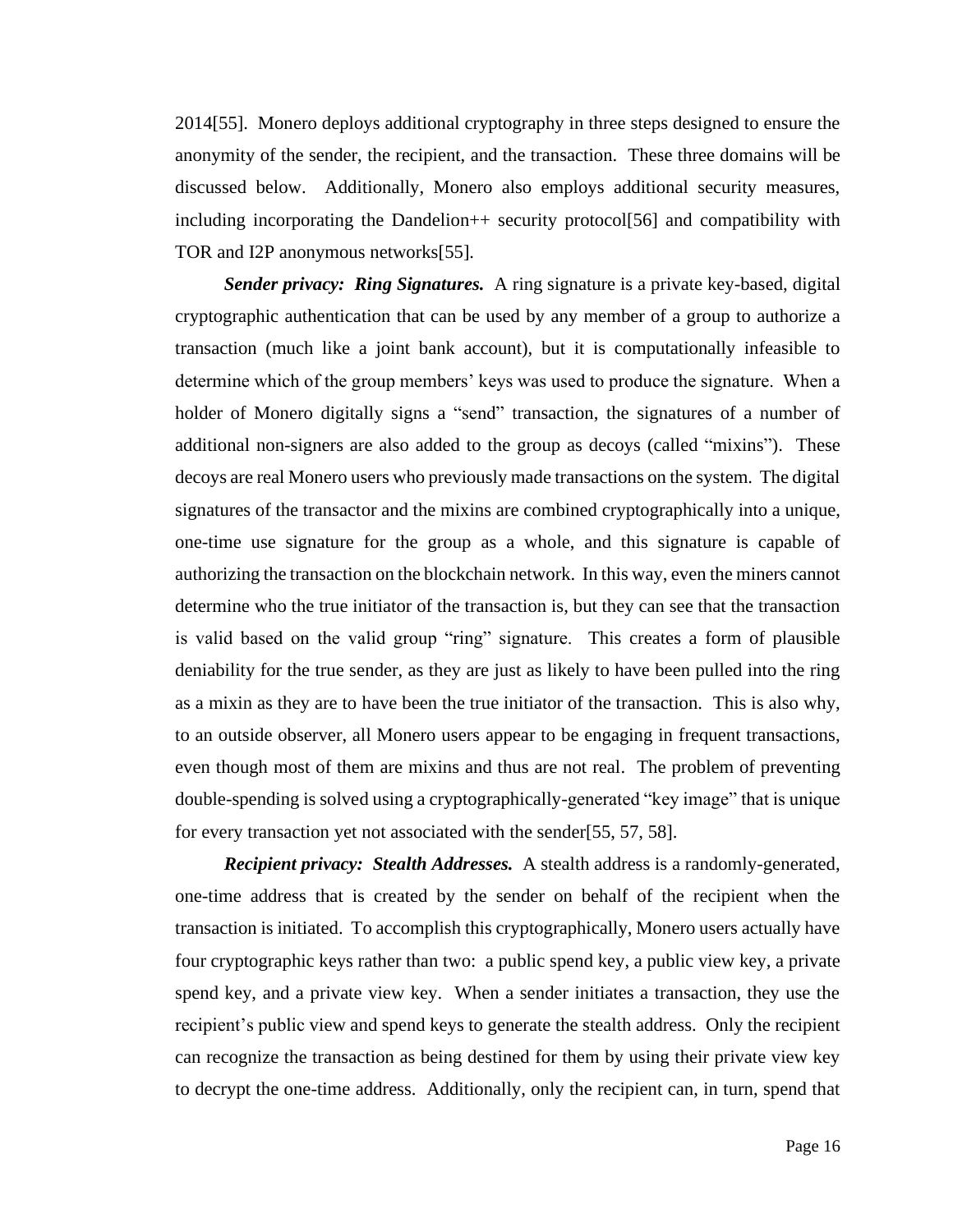currency by using their private spend key to authorize a transfer. In this way, the transactions on the Monero blockchain all have a unique identification, but this is actually an encrypted address that can only be recognized (and later spent) via decryption by the recipient[55, 57, 58].

*Transaction privacy: RingCT.* RingCT is a technology implemented by Monero in 2017 that allows the actual transaction amounts to be encrypted, and thus visible to the sender and the recipient, but invisible to outside observers of the blockchain. However, miners must be able to verify that the transaction is valid by verifying that  $\lceil$ (input) = (amount to recipient) + (change to sender) + (transaction fee)]. In order to allow the validity of this condition to be verified without knowing the actual amounts, a cryptographic function called a Pedersen commitment is used. However, it is impossible to work backwards from the output of the Pedersen commitment algorithm to the original amounts. Moreover, because of the topology of the ring signature system of sending, the miner can only (and need only) verify that some combination of the Pedersen commitment values in the ring produce a balanced equation[55, 57, 58]. The mathematical details of this are beyond the scope of this discussion, but are described elsewhere[59].

**5.3. Cracking AECs.** Monero claims that the combination of cryptographic methods described above make senders and recipients truly anonymous. This obviously presents a challenge to authorities, vendors, and hackers, and putative results by each of these groups have recently been reported. In August 2020, the commercial vendor, CipherTrace, announced proprietary technology capable of tracing Monero transactions[60, 61]. Weeks later, in September 2020, the IRS issued a request for proposals to break Monero's privacy, stating, "the IRS-CI is seeking a solution with one or more contractors to provide innovative solutions for tracing and attribution of privacy coins, such as expert tools, data, source code, algorithms, and software development services.[62]" Shortly thereafter the IRS awarded contracts to Chainalysis and Integra FEC[63], presumably based at least on proof-of-concept work that illustrates their ability to compromise Monero. Additionally, allegedly-verified internet leaks of internal Chainalysis slides show the company stating that, "of the cases that Chainalysis worked on in collaboration with law enforcement, we were able to provide usable leads in approximately 65% of cases involving Monero.[64]" Finally, on 5 November 2021 a Twitter user claimed to have "broken" the privacy of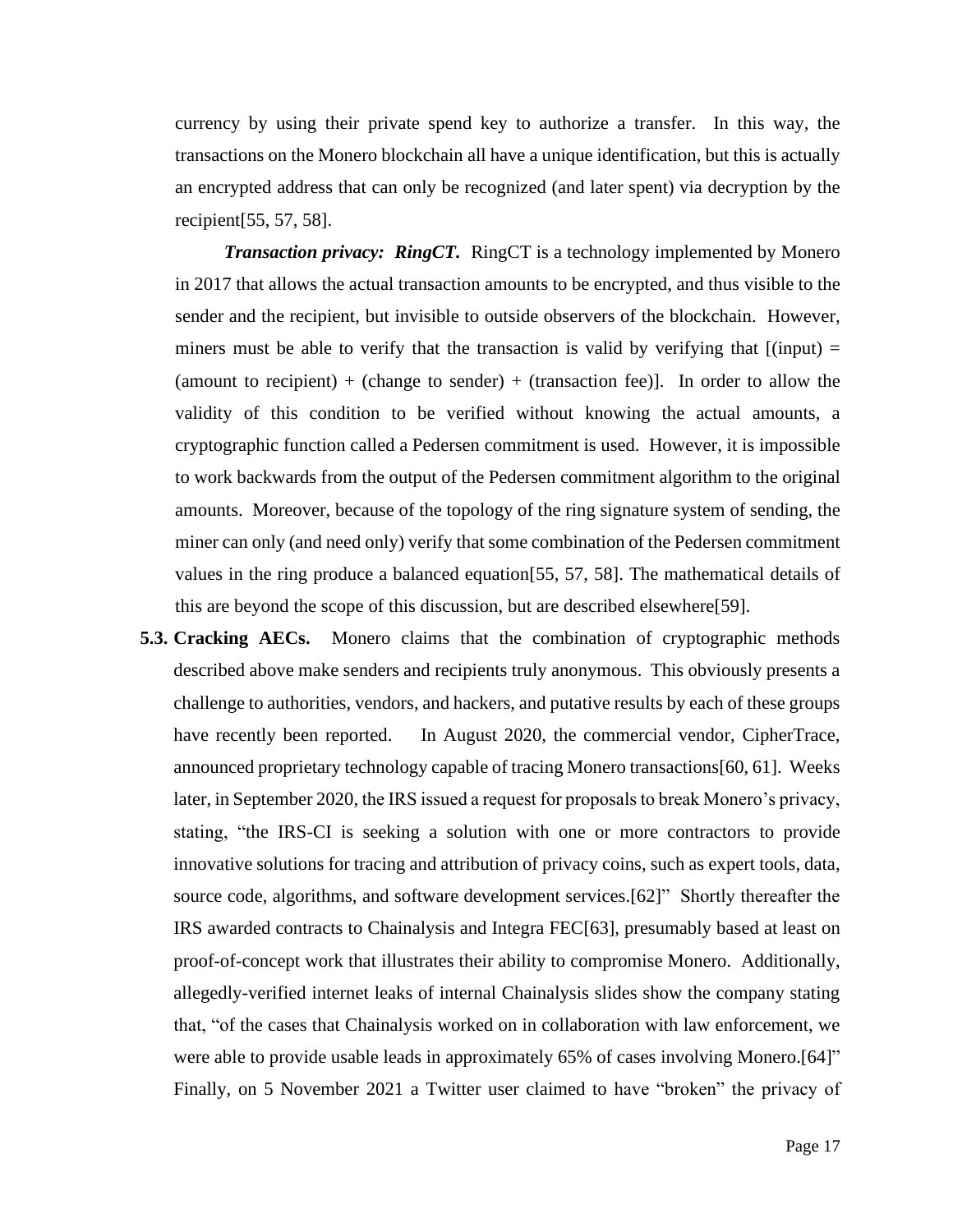Monero and released transaction IDs associated with unique IP addresses and geographic locations[65].

Law enforcement and critics of AECs take these various developments as signs that even AECs are not truly anonymous, and this seems to bode well for AML and other investigative efforts. However, all of the aforementioned announcements have been criticized by Monero supporters. First, they note that CipherTrace made bold claims, but presented no evidence[60], and they point to the fact that the IRS did not select CipherTrace as a winner of its request for proposals[66] as evidence that the CipherTrace product is ineffective. They also criticize the Chainalysis claims, noting that there is a significant difference between, "usable leads," and definitive de-anonymization[64]. Finally, the lead developer of Monero has criticized the results of the alleged Twitter hacker, claiming that their efforts were little more than a cyberattack that was too small to compromise the Monero system and was not capable of producing reliable deanonymization against anyone using standard privacy practices (TOR, VPN, etc.)[65].

In summary, the efficacy of these early attempts to compromise the most popular AEC remains unknown. Many agree that true de-anonymization of Monero will be difficult and that the most likely results will be "educated guesses" based on probability heuristics rather than a definitive breach of anonymity. From a law enforcement perspective, however, such results may prove sufficient as part of a larger and more traditional investigation targeting users attempting to employ AECs for illicit purposes. All of these caveats notwithstanding, the case of emerging AEC use shows how privacy, anonymity, illicit trade, and enforcement are currently engaged in a cyclical pursuit of the next, more advanced, and more anonymous VA.

# **6. Conclusions**

Virtual assets have become popular financial instruments for transacting illicit trade, and the perception of anonymity associated with VAs is a major factor contributing to this popularity. This discussion illustrates that first-generation VAs (including cryptocurrencies, such as Bitcoin) are based on technology that affords pseudonymity, but not true anonymity. Law enforcement agencies have leveraged this limitation, using a combination of novel digital tools and traditional criminal investigation strategies to develop strategies for successful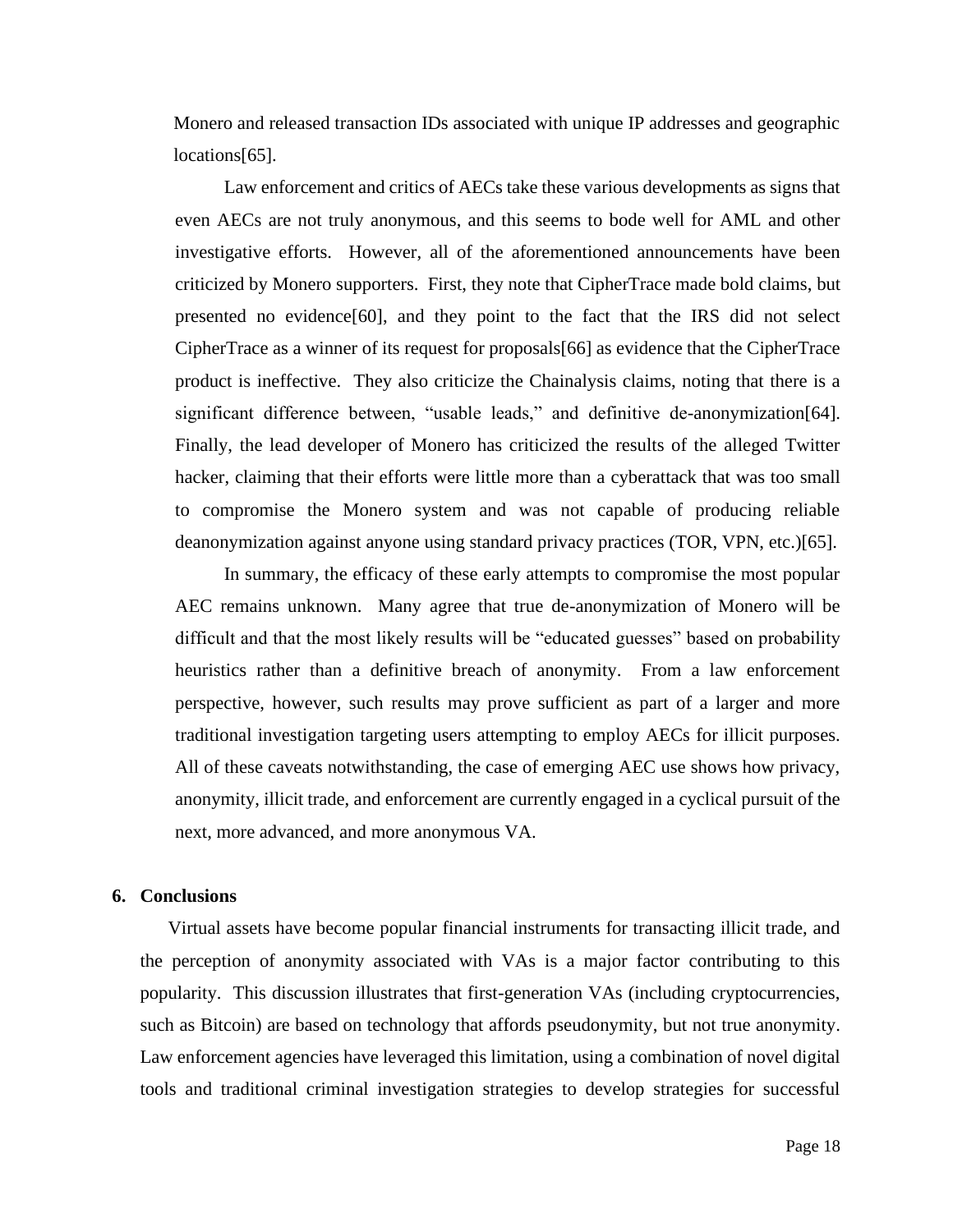attribution of VA transactions in many circumstances. Privacy advocates and illicit actors have studied these techniques and have responded with novel operational security practices (e.g., "red flag" pattern avoidance) and novel technologies (VA mixing services, unregulated P2P exchanges, etc.) that confound but do not eliminate the possibility of attribution. Recently, a second generation of VAs focused on privacy and anonymity have surfaced (AECs), and they continue to evolve towards a goal of providing truly anonymous transactions. There is some suggestion that even these AECs may be vulnerable to attribution attempts, although for now it is more likely that these tools use probability heuristics to suggest attribution rather than provide definitive identification. Regardless of the extent of vulnerability of current AECs, the quest for improved anonymity in VA transactions is likely to continue, and law enforcement agencies are now acutely aware of the challenge and are working with private partners to keep pace. As has been the rule since antiquity, the back-and-forth will likely continue as illicit trade moves onward in the  $21<sup>st</sup>$  century.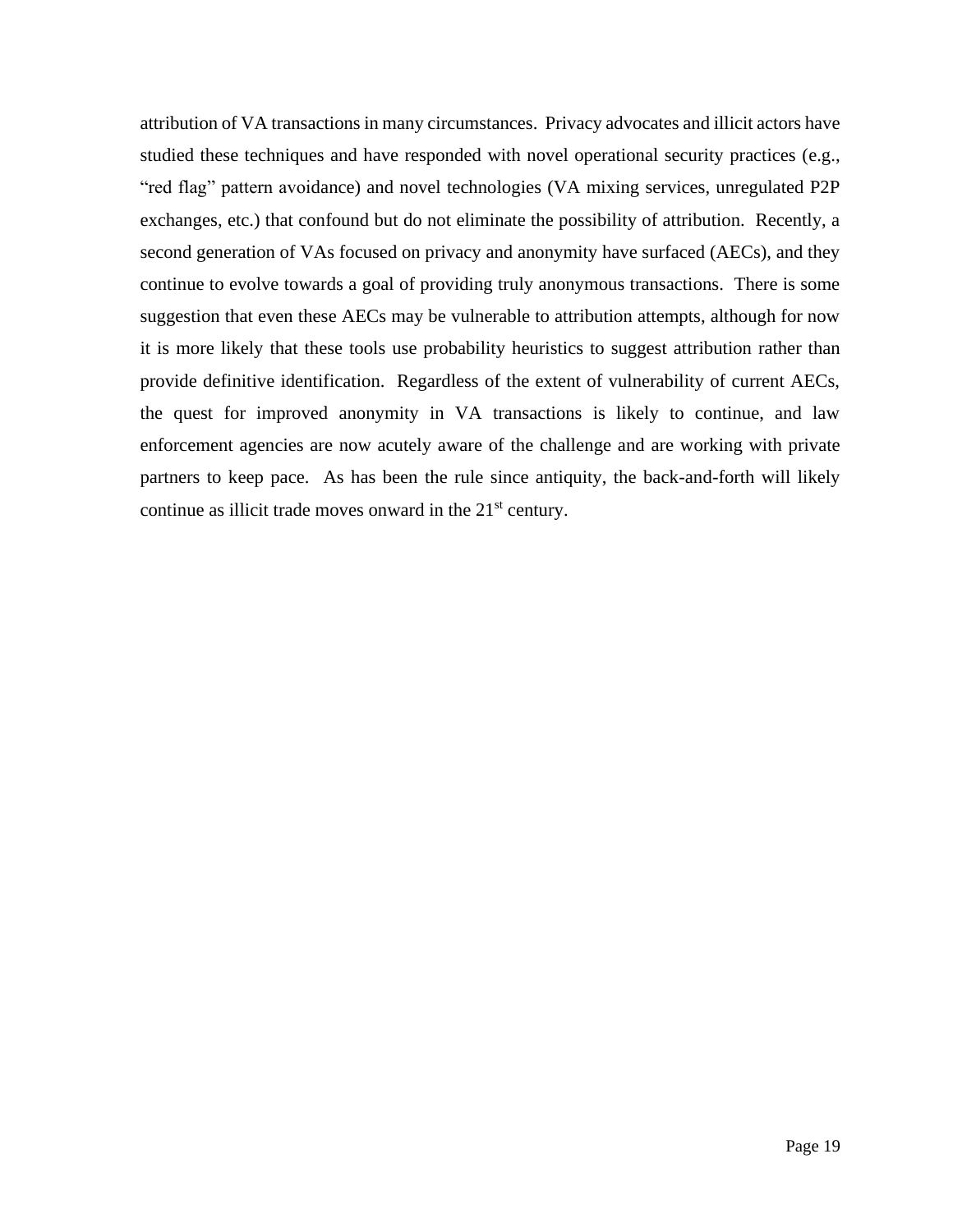# **REFERENCES**

- 1. Shelley, L.I., *Dark commerce : how a new illicit economy is threatening our future*. 2018, Princeton, New Jersey: Princeton University Press. xiii, 357 pages.
- 2. Nakamoto, S. *Bitcoin: A peer-to-peer electronic cash system*. 2008; Available from: [https://bitcoin.org/bitcoin.pdf.](https://bitcoin.org/bitcoin.pdf)
- 3. McSweeney, M. *Bitcoin is still the crypto of choice for darknet marketplaces*. The Block Research 2020; Available from: [https://www.theblockcrypto.com/linked/74384/bitcoin](https://www.theblockcrypto.com/linked/74384/bitcoin-darknet-markets-choice)[darknet-markets-choice.](https://www.theblockcrypto.com/linked/74384/bitcoin-darknet-markets-choice)
- 4. FATF. *Virtual Assets Red Flag Indicators of Money Laundering and Terrorist Financing*. 2020; Available from: [https://www.fatf](https://www.fatf-gafi.org/media/fatf/documents/recommendations/Virtual-Assets-Red-Flag-Indicators.pdf)[gafi.org/media/fatf/documents/recommendations/Virtual-Assets-Red-Flag-Indicators.pdf.](https://www.fatf-gafi.org/media/fatf/documents/recommendations/Virtual-Assets-Red-Flag-Indicators.pdf)
- 5. FATF. *International Standards on Combating Money Laundering and the Financing of Terrorism & Proliferation - the FATF Recommendations*. 2012; Available from: [https://www.fatf](https://www.fatf-gafi.org/media/fatf/documents/recommendations/pdfs/FATF%20Recommendations%202012.pdf)[gafi.org/media/fatf/documents/recommendations/pdfs/FATF%20Recommendations%20201](https://www.fatf-gafi.org/media/fatf/documents/recommendations/pdfs/FATF%20Recommendations%202012.pdf) [2.pdf.](https://www.fatf-gafi.org/media/fatf/documents/recommendations/pdfs/FATF%20Recommendations%202012.pdf)
- 6. *Distributed Ledger Technology: beyond block chain*. UK Government office for Science 2016; Available from: [https://assets.publishing.service.gov.uk/government/uploads/system/uploads/attachment\\_dat](https://assets.publishing.service.gov.uk/government/uploads/system/uploads/attachment_data/file/492972/gs-16-1-distributed-ledger-technology.pdf) [a/file/492972/gs-16-1-distributed-ledger-technology.pdf.](https://assets.publishing.service.gov.uk/government/uploads/system/uploads/attachment_data/file/492972/gs-16-1-distributed-ledger-technology.pdf)
- 7. Centieiro, H. *Bitcoin Proof of Work — The Only Article You Will Ever Have to Read*. LevelUp Coding 2021; Available from: [https://levelup.gitconnected.com/bitcoin-proof-of](https://levelup.gitconnected.com/bitcoin-proof-of-work-the-only-article-you-will-ever-have-to-read-4a1fcd76a294)[work-the-only-article-you-will-ever-have-to-read-4a1fcd76a294.](https://levelup.gitconnected.com/bitcoin-proof-of-work-the-only-article-you-will-ever-have-to-read-4a1fcd76a294)
- 8. Irwin, A. and A. Turner. *Illicit Bitcoin transactions: challenges in getting to the who, what, when and where*. Emerald Insights 2018; Available from: [https://www-emerald](https://www-emerald-com.mutex.gmu.edu/insight/content/doi/10.1108/JMLC-07-2017-0031/full/pdf)[com.mutex.gmu.edu/insight/content/doi/10.1108/JMLC-07-2017-0031/full/pdf.](https://www-emerald-com.mutex.gmu.edu/insight/content/doi/10.1108/JMLC-07-2017-0031/full/pdf)
- 9. *Number of Cryptocurrencies Worldwide*. Statista 2021; Available from: [https://www.statista.com/statistics/863917/number-crypto-coins-tokens/.](https://www.statista.com/statistics/863917/number-crypto-coins-tokens/)
- 10. Orcutt, M. *Criminals thought bitcoin was the perfect hiding place, but they thought wrong*. Technology Review 2017; Available from: [https://www.technologyreview.com/2017/09/11/149211/criminals-thought-bitcoin-was-the](https://www.technologyreview.com/2017/09/11/149211/criminals-thought-bitcoin-was-the-perfect-hiding-place-they-thought-wrong/)[perfect-hiding-place-they-thought-wrong/.](https://www.technologyreview.com/2017/09/11/149211/criminals-thought-bitcoin-was-the-perfect-hiding-place-they-thought-wrong/)
- 11. *Privacy*. Bitcoin Wiki 2021; Available from: [https://en.bitcoin.it/wiki/Privacy.](https://en.bitcoin.it/wiki/Privacy)
- 12. *How do BItcoin transactions work?* 2021; Available from: [https://www.bitcoin.com/get](https://www.bitcoin.com/get-started/how-bitcoin-transactions-work/)[started/how-bitcoin-transactions-work/.](https://www.bitcoin.com/get-started/how-bitcoin-transactions-work/)
- 13. *Protect your privacy*. Bitcoin.org 2021; Available from: [https://bitcoin.org/en/protect-your](https://bitcoin.org/en/protect-your-privacy)[privacy.](https://bitcoin.org/en/protect-your-privacy)
- 14. Redman, J. *'You Are Not Anonymous on Tor' - Study Shows Privacy Network Offers Superficial Anonymity*. Bitcoin.com 2021; Available from: [https://news.bitcoin.com/you](https://news.bitcoin.com/you-are-not-anonymous-on-tor-study-shows-privacy-network-offers-superficial-anonymity/)[are-not-anonymous-on-tor-study-shows-privacy-network-offers-superficial-anonymity/.](https://news.bitcoin.com/you-are-not-anonymous-on-tor-study-shows-privacy-network-offers-superficial-anonymity/)
- 15. McGraw, J. *Dirty Crypto Takedown: How Gov'ts Deanonymize Crypto Transactions to Fight Crime*. 2020; Available from: [https://beincrypto.com/dirty-crypto-takedown-how](https://beincrypto.com/dirty-crypto-takedown-how-govts-deanonymize-crypto-transactions-to-fight-crime/)[govts-deanonymize-crypto-transactions-to-fight-crime/.](https://beincrypto.com/dirty-crypto-takedown-how-govts-deanonymize-crypto-transactions-to-fight-crime/)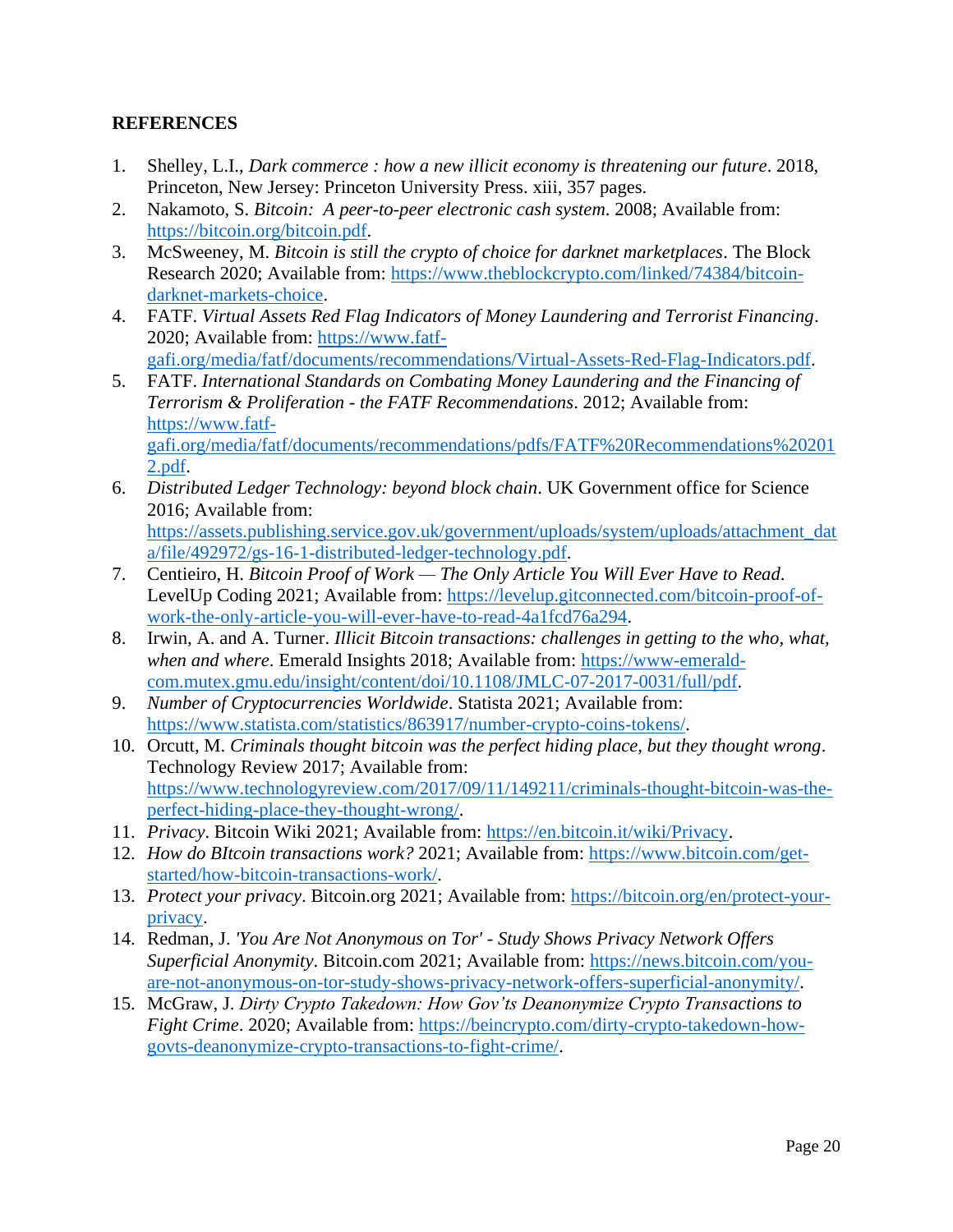- 16. Brown, D. *Tracking stolen crypto is a booming business: How blockchain sleuths recover digital loot*. Washington Post 2021; Available from: [https://www.washingtonpost.com/technology/2021/09/22/stolen-crypto/.](https://www.washingtonpost.com/technology/2021/09/22/stolen-crypto/)
- 17. Christodoulou, K. and E. Iosif. *Identity Discovery in Bitcoin Blockchain: Leveraging Transactions Metadata via* International Conference on Vision, Image and Signal Processing 2019; Available from: [https://dl-acm](https://dl-acm-org.mutex.gmu.edu/doi/pdf/10.1145/3387168.3387212)[org.mutex.gmu.edu/doi/pdf/10.1145/3387168.3387212.](https://dl-acm-org.mutex.gmu.edu/doi/pdf/10.1145/3387168.3387212)
- 18. Biryukov, A. and S. Tikhomirov. *Deanonymization and Linkability of Cryptocurrency Transactions Based on Network Analysis*. in *2019 IEEE European Symposium on Security and Privacy (EuroS&P)*. 2019.
- 19. *Dark web child abuse: Hundrreds arested across 38 countries*. BBC News 2019; Available from: [https://www.bbc.com/news/world-50073092.](https://www.bbc.com/news/world-50073092)
- 20. Wallace, V. and S. Scott-Hayward. *Can SDN deanonymize Bitcoin users?* in *ICC 2020 - 2020 IEEE International Conference on Communications (ICC)*. 2020.
- 21. Valinsky, J. *Hackers steal \$40 million worth of bitcoin in massive security breach*. CNN 2019; Available from: [https://www.cnn.com/2019/05/08/tech/bitcoin-binance](https://www.cnn.com/2019/05/08/tech/bitcoin-binance-hack/index.html)[hack/index.html.](https://www.cnn.com/2019/05/08/tech/bitcoin-binance-hack/index.html)
- 22. Demchuk, S. *Dirty Bitcoins: How to Conduct an Anti-Money Laundering Check on Your Crypto*. 2021; Available from: [https://beincrypto.com/dirty-bitcoins-how-to-conduct-an](https://beincrypto.com/dirty-bitcoins-how-to-conduct-an-anti-money-laundering-check-on-your-crypto/)[anti-money-laundering-check-on-your-crypto/.](https://beincrypto.com/dirty-bitcoins-how-to-conduct-an-anti-money-laundering-check-on-your-crypto/)
- 23. Korin, N. *Are your bitcoins clean or dirty?* 2021; Available from: [https://www.orbs.com/are-your-bitcoins-clean-or-dirty/.](https://www.orbs.com/are-your-bitcoins-clean-or-dirty/)
- 24. Birch, D. *You cant launder bitcoins!* Forbes 2021; Available from: [https://www.forbes.com/sites/davidbirch/2021/02/28/you-cant-launder-bitcoins/.](https://www.forbes.com/sites/davidbirch/2021/02/28/you-cant-launder-bitcoins/)
- 25. Gellman, B., C. Timberg, and S. Rich. *Secret NSA documents show campaign against Tor encrypted network*. The Washington Post 2013; Available from: [https://www.washingtonpost.com/world/national-security/secret-nsa-documents-show](https://www.washingtonpost.com/world/national-security/secret-nsa-documents-show-campaign-against-tor-encrypted-network/2013/10/04/610f08b6-2d05-11e3-8ade-a1f23cda135e_story.html)[campaign-against-tor-encrypted-network/2013/10/04/610f08b6-2d05-11e3-8ade](https://www.washingtonpost.com/world/national-security/secret-nsa-documents-show-campaign-against-tor-encrypted-network/2013/10/04/610f08b6-2d05-11e3-8ade-a1f23cda135e_story.html)[a1f23cda135e\\_story.html.](https://www.washingtonpost.com/world/national-security/secret-nsa-documents-show-campaign-against-tor-encrypted-network/2013/10/04/610f08b6-2d05-11e3-8ade-a1f23cda135e_story.html)
- 26. *The Tor Project*. 2021; Available from: [https://www.torproject.org/.](https://www.torproject.org/)
- 27. *Defending Against the Malicious Use of the Tor Network*. 2021; Available from: [https://www.cyber.gov.au/acsc/view-all-content/publications/defending-against-malicious](https://www.cyber.gov.au/acsc/view-all-content/publications/defending-against-malicious-use-tor-network)[use-tor-network.](https://www.cyber.gov.au/acsc/view-all-content/publications/defending-against-malicious-use-tor-network)
- 28. nusenu. *How Malicious Tor Relays are Exploiting Users in 2020 (Part I)*. 2020; Available from: [https://nusenu.medium.com/how-malicious-tor-relays-are-exploiting-users-in-2020](https://nusenu.medium.com/how-malicious-tor-relays-are-exploiting-users-in-2020-part-i-1097575c0cac) [part-i-1097575c0cac.](https://nusenu.medium.com/how-malicious-tor-relays-are-exploiting-users-in-2020-part-i-1097575c0cac)
- 29. nusenu. *The Growing Problem of Malicious Relays on the Tor Network*. 2019; Available from: [https://nusenu.medium.com/the-growing-problem-of-malicious-relays-on-the-tor](https://nusenu.medium.com/the-growing-problem-of-malicious-relays-on-the-tor-network-2f14198af548)[network-2f14198af548.](https://nusenu.medium.com/the-growing-problem-of-malicious-relays-on-the-tor-network-2f14198af548)
- 30. *Is TOR trustworthy and safe?* Restore Privacy 2019; Available from: [https://restoreprivacy.com/tor/.](https://restoreprivacy.com/tor/)
- 31. Hill, K. *The attack that broke the Dark Web—and how Tor plans to fix it*. Forbes 2015; Available from: [https://www.forbes.com/sites/kashmirhill/2014/11/07/how-did-law](https://www.forbes.com/sites/kashmirhill/2014/11/07/how-did-law-enforcement-break-tor/?sh=4a7fa4b54bf7)[enforcement-break-tor/?sh=4a7fa4b54bf7.](https://www.forbes.com/sites/kashmirhill/2014/11/07/how-did-law-enforcement-break-tor/?sh=4a7fa4b54bf7)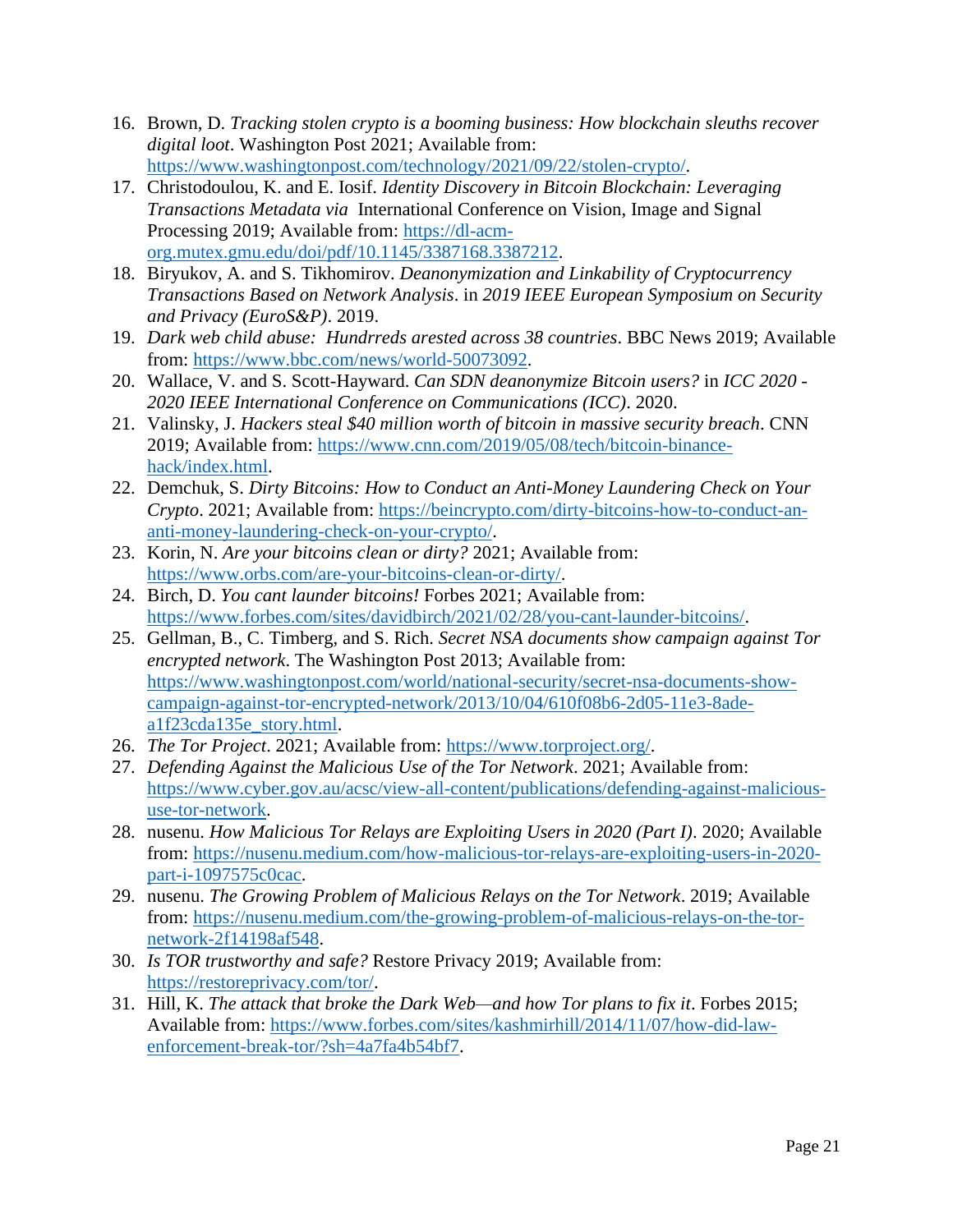- 32. *Tor security advisory: "relay early" traffic confirmation attack*. TOR Blog 2014; Available from: [https://blog.torproject.org/tor-security-advisory-relay-early-traffic-confirmation](https://blog.torproject.org/tor-security-advisory-relay-early-traffic-confirmation-attack/)[attack/.](https://blog.torproject.org/tor-security-advisory-relay-early-traffic-confirmation-attack/)
- 33. EUROPOL. *Operation Onymous*. 2014; Available from: [https://www.europol.europa.eu/activities-services/europol-in-action/operations/operation](https://www.europol.europa.eu/activities-services/europol-in-action/operations/operation-onymous)[onymous.](https://www.europol.europa.eu/activities-services/europol-in-action/operations/operation-onymous)
- 34. Goodin, D. *Did feds mount a sustained attack on Tor to decloak crime suspects?* Ars Technica 2015; Available from: [https://arstechnica.com/tech-policy/2015/01/did-feds](https://arstechnica.com/tech-policy/2015/01/did-feds-mount-a-sustained-attack-on-tor-to-decloak-crime-suspects/)[mount-a-sustained-attack-on-tor-to-decloak-crime-suspects/.](https://arstechnica.com/tech-policy/2015/01/did-feds-mount-a-sustained-attack-on-tor-to-decloak-crime-suspects/)
- 35. FBI. *Cyber Criminal Forum Takedown: Operation Shrouded Horizon*. 2015; Available from: [https://www.fbi.gov/news/stories/cyber-criminal-forum-taken-down.](https://www.fbi.gov/news/stories/cyber-criminal-forum-taken-down)
- 36. Newman, L. *The Feds Would Rather Drop a Child Porn Case Than Give Up a Tor Exploit*. Wired.com 2017; Available from: [https://www.wired.com/2017/03/feds-rather-drop-child](https://www.wired.com/2017/03/feds-rather-drop-child-porn-case-give-exploit/)[porn-case-give-exploit/.](https://www.wired.com/2017/03/feds-rather-drop-child-porn-case-give-exploit/)
- 37. *How to Anonymously Buy Bitcoin Online and in Person*. Bitcoin.com 2021; Available from: [https://news.bitcoin.com/how-to-anonymously-buy-bitcoin/.](https://news.bitcoin.com/how-to-anonymously-buy-bitcoin/)
- 38. *Largest Bitcoin Mining Farms in the World*. Sunbird 2021; Available from: [https://www.sunbirddcim.com/blog/largest-bitcoin-mining-farms-world.](https://www.sunbirddcim.com/blog/largest-bitcoin-mining-farms-world)
- 39. *Buy Fee Size at Bitcoin ATMs*. Coin ATM Radar 2021; Available from: [https://coinatmradar.com/charts/buy-fees/.](https://coinatmradar.com/charts/buy-fees/)
- 40. *LocalBitcoins*. 2021; Available from: [https://www.localbitcoins.com.](https://www.localbitcoins.com/)
- 41. *Bisq.com*. 2021; Available from: [https://www.bisq.com.](https://www.bisq.com/)
- 42. Network, F.C.E., *Advisory on Illicit Activity Involving Convertible Virtual Currency*. 2019, United States Department of the Treasury.
- 43. FinCEN. *FinCEN Guidance: Application of FinCEN's Regulations to Persons Administering, Exchanging, or Using Virtual Currencies*. 2013; Available from: [https://www.fincen.gov/sites/default/files/shared/FIN-2013-G001.pdf.](https://www.fincen.gov/sites/default/files/shared/FIN-2013-G001.pdf)
- 44. Hanif, H. *Cryptocurrency Tumblers: A headache for regulators?* Altcoin magazine 2019; Available from: [https://medium.com/the-capital/cryptocurrency-tumblers-a-headache-for](https://medium.com/the-capital/cryptocurrency-tumblers-a-headache-for-regulators-d6a7e0ab5e3b)[regulators-d6a7e0ab5e3b.](https://medium.com/the-capital/cryptocurrency-tumblers-a-headache-for-regulators-d6a7e0ab5e3b)
- 45. FATF. *Virtual Currencies Key Definitions and Potential AML/CFT Risks*. 2014; Available from: [https://www.fatf-gafi.org/media/fatf/documents/reports/Virtual-currency-key](https://www.fatf-gafi.org/media/fatf/documents/reports/Virtual-currency-key-definitions-and-potential-aml-cft-risks.pdf)[definitions-and-potential-aml-cft-risks.pdf.](https://www.fatf-gafi.org/media/fatf/documents/reports/Virtual-currency-key-definitions-and-potential-aml-cft-risks.pdf)
- 46. *What are smart contracts on blockchain*. IBM 2021; Available from: [https://www.ibm.com/topics/smart-contracts.](https://www.ibm.com/topics/smart-contracts)
- 47. *CoinJoin*. 2021; Available from: [https://en.bitcoin.it/wiki/CoinJoin#:~:text=From%20Bitcoin%20Wiki,paid%20which%20re](https://en.bitcoin.it/wiki/CoinJoin#:~:text=From%20Bitcoin%20Wiki,paid%20which%20recipient%20or%20recipients) [cipient%20or%20recipients.](https://en.bitcoin.it/wiki/CoinJoin#:~:text=From%20Bitcoin%20Wiki,paid%20which%20recipient%20or%20recipients)
- 48. *Whirlpool*. Samourai Wallet 2021; Available from: [https://samouraiwallet.com/whirlpool.](https://samouraiwallet.com/whirlpool)
- 49. Narayanan, A. and M. Moser. *Obfuscation in Bitcoin: Techniques and Politics*. International Workshop on Obfuscation: Science, Technology, and Theory 2017 2017; Available from: [https://arxiv.org/abs/1706.05432.](https://arxiv.org/abs/1706.05432)
- 50. Farooque, F. *The 7 Best Cryptos to Buy for Privacy*. NASDAQ 2012; Available from: [https://www.nasdaq.com/articles/the-7-best-cryptos-to-buy-for-privacy-2021-06-07.](https://www.nasdaq.com/articles/the-7-best-cryptos-to-buy-for-privacy-2021-06-07)
- 51. Murphy, H. *Monero emerges as crypto of choice for cybercriminals*. Financial Times 2021; Available from: [https://www.ft.com/content/13fb66ed-b4e2-4f5f-926a-7d34dc40d8b6.](https://www.ft.com/content/13fb66ed-b4e2-4f5f-926a-7d34dc40d8b6)